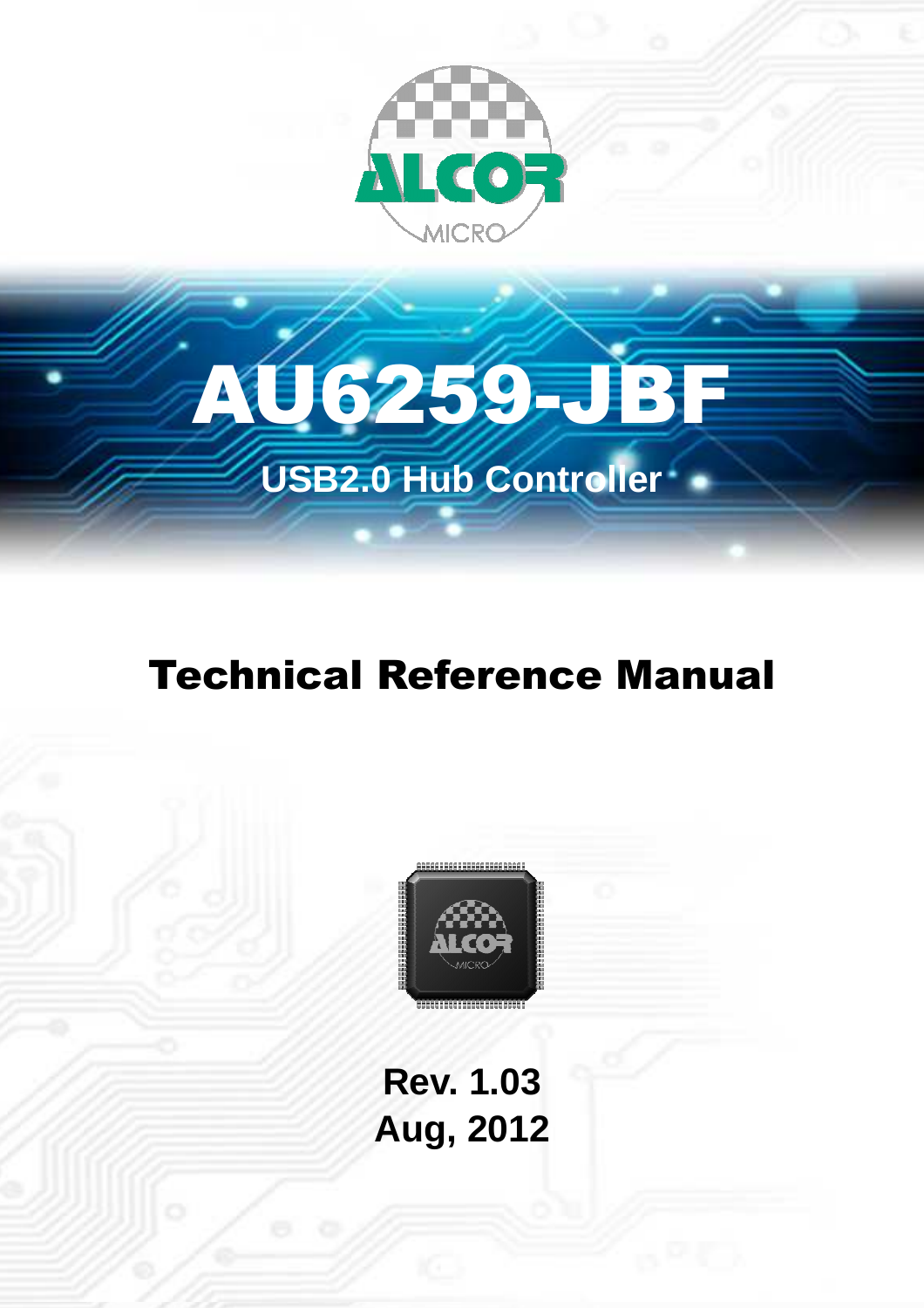

# AU6259-JBF

### **USB2.0 Hub Controller**

**Rev. 1.03 Aug, 2012**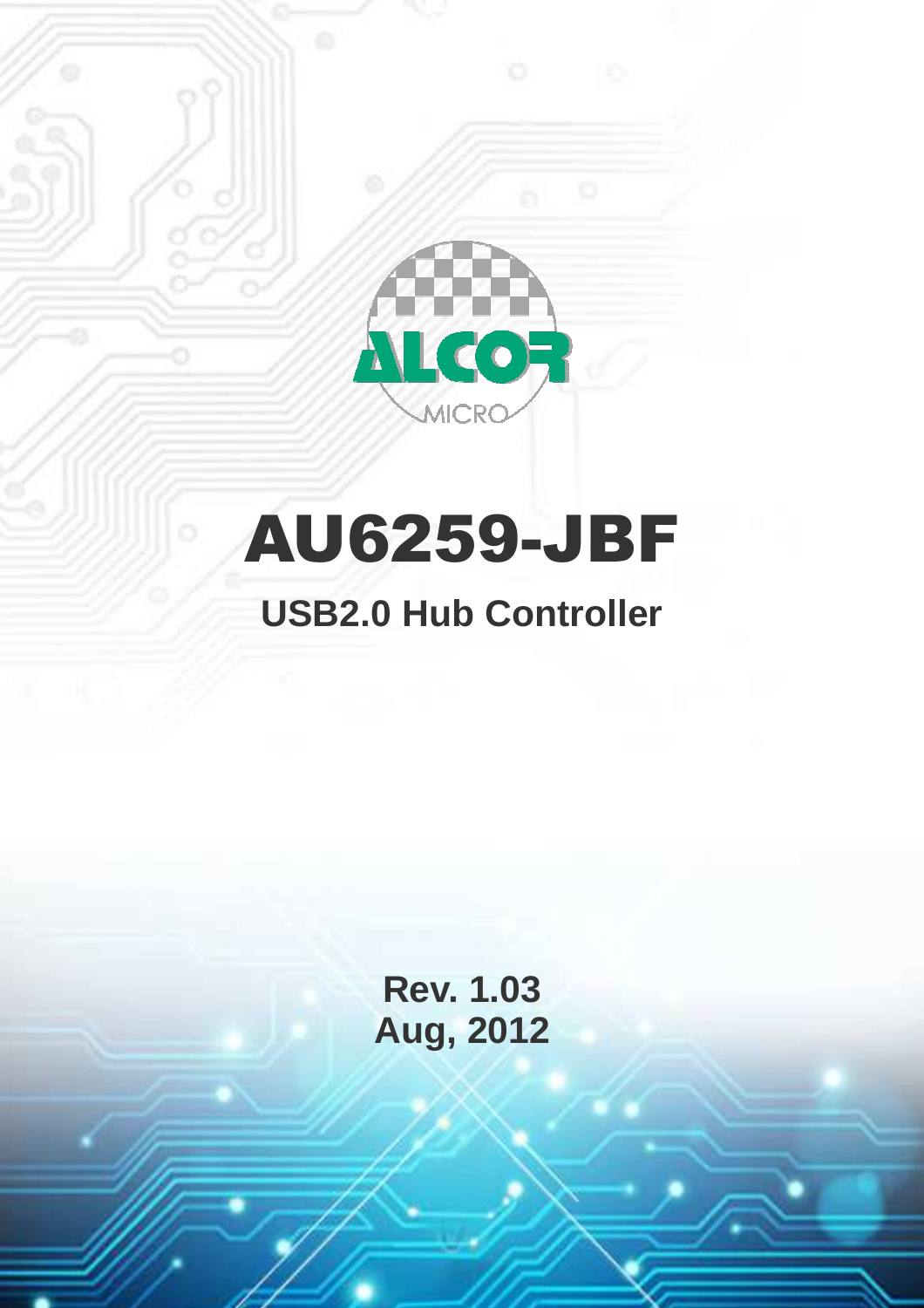

### **Copyright**

Copyright © 1997 – 2011. Alcor Micro, Corp. All Rights Reserved. No part of this data sheet may be reproduced, transmitted, transcribed, stored in a retrieval system or translated into any language or computer language, in any form or by any means, electronic, mechanical, magnetic, optical, chemical, manual or otherwise, without prior written permission from Alcor Micro, Corp.

#### Trademark Acknowledgements

The company and product names mentioned in this document may be the trademarks or registered trademarks of their manufacturers.

#### **Disclaimer**

Alcor Micro, Corp. reserves the right to change this product without prior notice. Alcor Micro, Corp. makes no warranty for the use of its products and bears no responsibility for any errors that appear in this document. Specifications are subject to change without prior notice.

### Revision History

| <b>Date</b>      | <b>Revision</b> | <b>Description</b>                                                                                  |
|------------------|-----------------|-----------------------------------------------------------------------------------------------------|
| May 2011         | 1.00            | <b>Official Release</b>                                                                             |
| <b>June 2011</b> | 1.01            | Modify Table 3.1 28 QFN Pin Descriptions                                                            |
| Sep 2011         | 1.02            | Modify 1.2 Feature, Table 3.1<br>Pin Descriptions, and Adding 5.7 Power<br><b>Consumption Note.</b> |
| Aug 2012         | 1.03            | Modify Table 6.2 Recommended Operating<br>Conditions.                                               |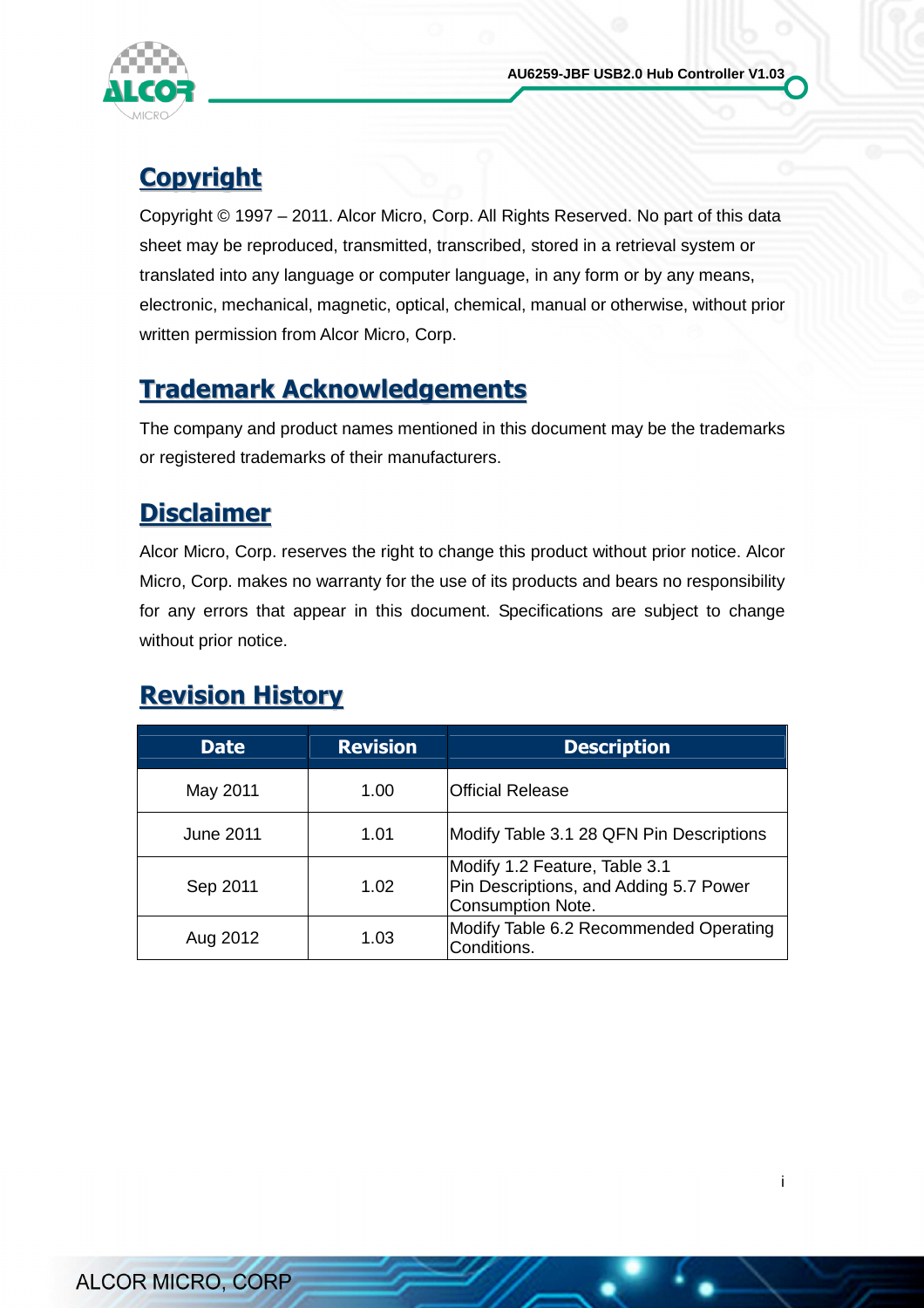

#### Contact Information:

#### Web site: http://www.alcormicro.com/

**Phone: 886-2-2653-5000 Phone: (0755) 8302-4167 Fax: 886-2-2786-8567 Fax: (0755) 8366-9101** 

#### **Taiwan China ShenZhen Office**

Alcor Micro, Corp. 23F.,Desay Technology Building, 9F., No.66, Sanchong Rd., 1st South Road of High-Tech, Nangang District, Taipei 115, Southern District of Scientific park, Taiwan, R.O.C. **Nanshan District, SZ, China. 518027** 

**Los Angeles Office**  8351 Elm Ave, Suite 103 Rancho Cucamonga, CA 91730

**Phone: (909) 483-8821 Fax: (909) 944-0464**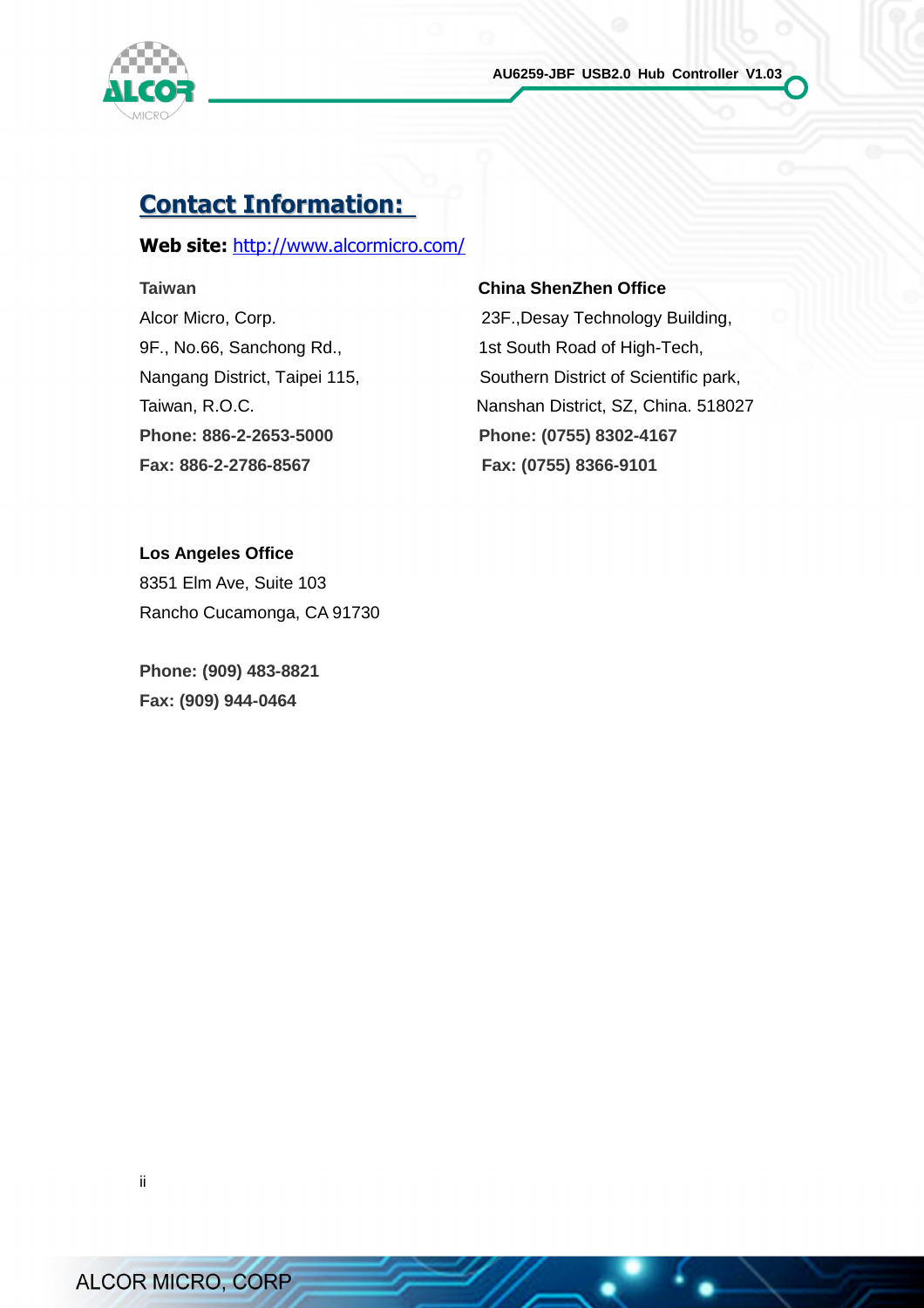

### Table of Contents

| 4. System Architecture and Reference Design  7 |                                                             |
|------------------------------------------------|-------------------------------------------------------------|
|                                                |                                                             |
|                                                |                                                             |
|                                                |                                                             |
|                                                |                                                             |
|                                                |                                                             |
|                                                |                                                             |
|                                                |                                                             |
|                                                | 6.4 DC Electrical Characteristics of 3.3V I/O Cells10       |
|                                                | 6.5 Crystal Oscillator Circuit Setup for Characterization10 |
|                                                |                                                             |
|                                                |                                                             |
|                                                |                                                             |
|                                                |                                                             |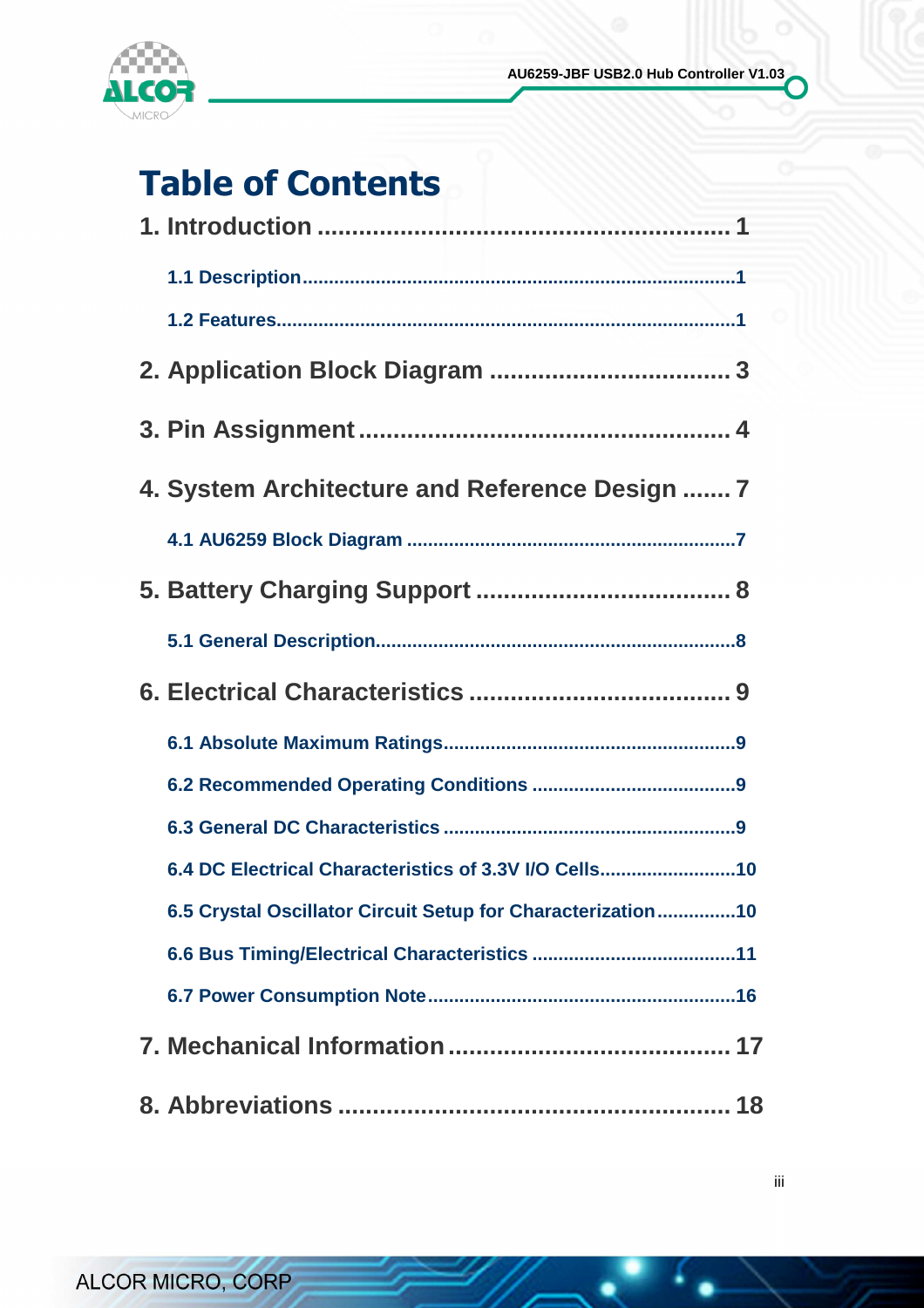

### List of Figures

| Figure 6.1 Crystal Oscillator Circuit Setup for Characterization 10 |  |
|---------------------------------------------------------------------|--|
| Figure 7.1 28 QFN Mechanical Information Diagram 17                 |  |

### List of Tables

| Table 6.4 DC Electrical Characteristics of 3.3V I/O Cells10 |  |
|-------------------------------------------------------------|--|
|                                                             |  |
| Table 6.6 High-speed Source Electrical Characteristics 12   |  |
| Table 6.7 Full-speed Source Electrical Characteristics13    |  |
| Table 6.8 Low-speed Source Electrical Characteristics 14    |  |
|                                                             |  |

iv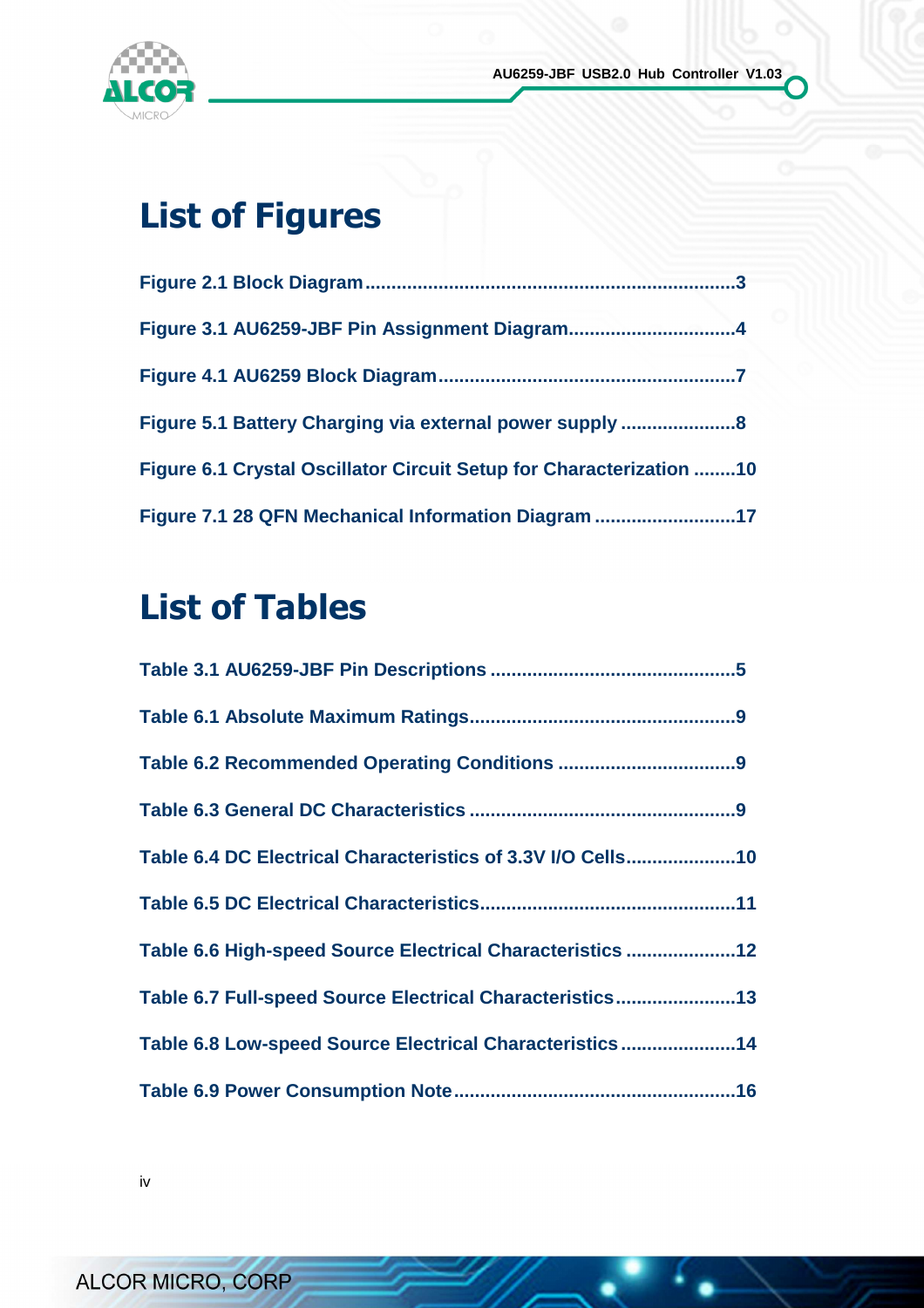

### 1. Introduction

### 1.1 Description

AU6259 is a fully compliant with the USB 2.0 hub specification and is designed to work with USB host as a high-speed hub. Its built-in TT (Transaction Translator) allows system to benefit combinational performance under the unbalanced traffic condition.

AU6259-JBF supports two USB downstream ports and one upstream port in 28QFN package. Each downstream port could be a device of high-speed, full-speed or low-speed traffic, while the upstream port supports both high-speed and full-speed traffic. For each downstream port it has individual power switch control built-in as over-current sensing control.

In addition to the application as a stand-alone hub, AU6259 is also very suitable for usage in notebook and motherboard design to provide additional USB ports. All these product advantages should be attributed to its compliance to standards, performance and low power consumption.

### 1.2 Features

- Fully compliant with USB Hub Specification version 2.0 and is also backward
- compatible with USB Hub specification 1.1.
- Support the Charging Downstream Port of USB Battery Charging specification, V1.2.
- Single chip USB 2.0 hub controller.
- Supports two bus-powered/self-powered downstream ports.
- Supports automatic switching between bus- and self-powered modes.
- Cost effective design using one transaction translator for all downstream ports.
- Suspend LED controls is available to indicate the status of Hub.
- Extra low power consumption.
- Built-in 15K pull-down resistors for all data lines of downstream ports.
- Built-in USB 2.0 transceiver.
- Supports gang mode of power management.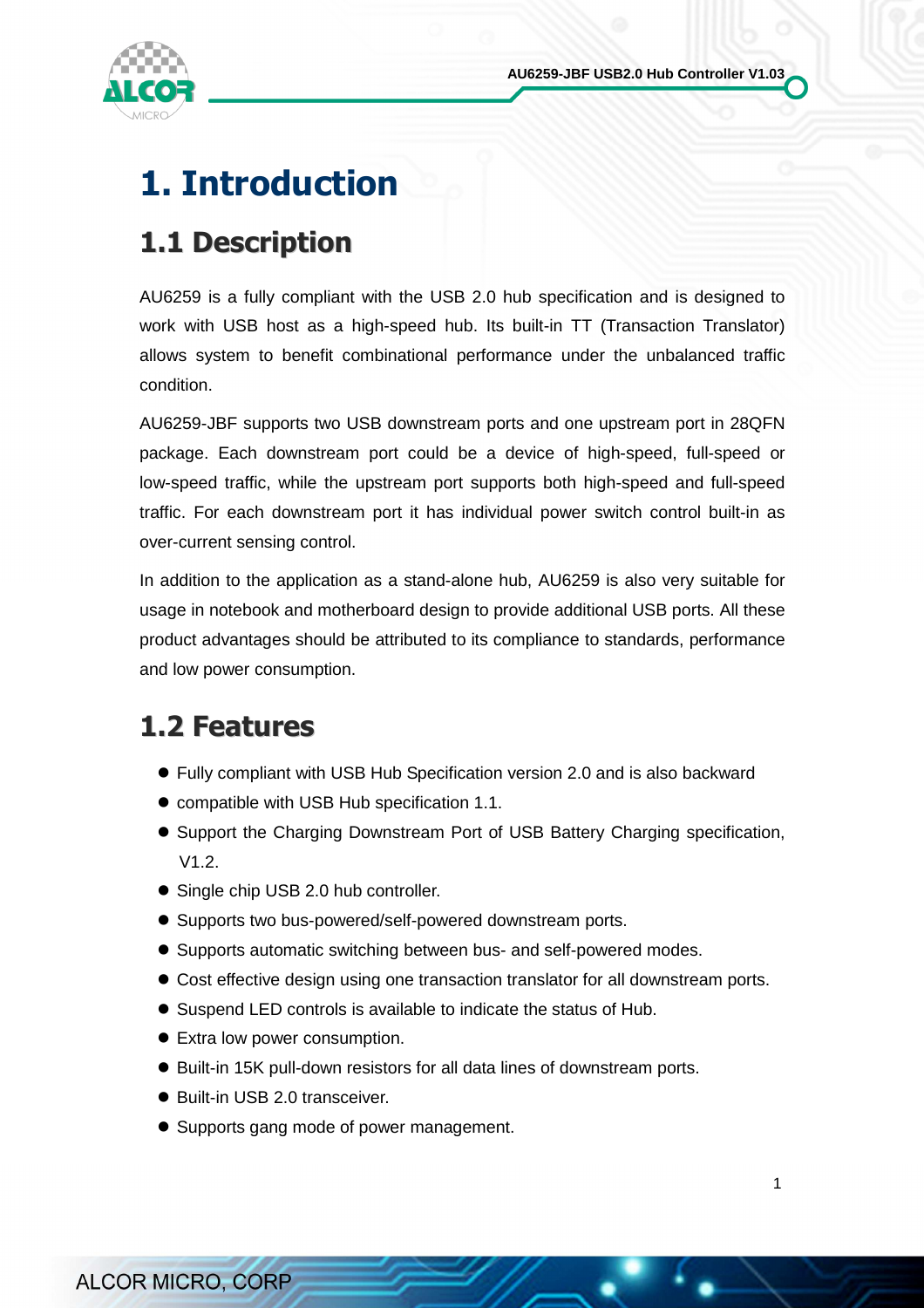

- Built-in power enabling control and over current sensing control for power switch application.
- Built-in 5V to 3.3V and 3.3V to1.8V regulator for core logic.
- Embedded in PLL (Phase Lock Loop) circuit for 12MHz operation precision
- Available in 28-pin QFN package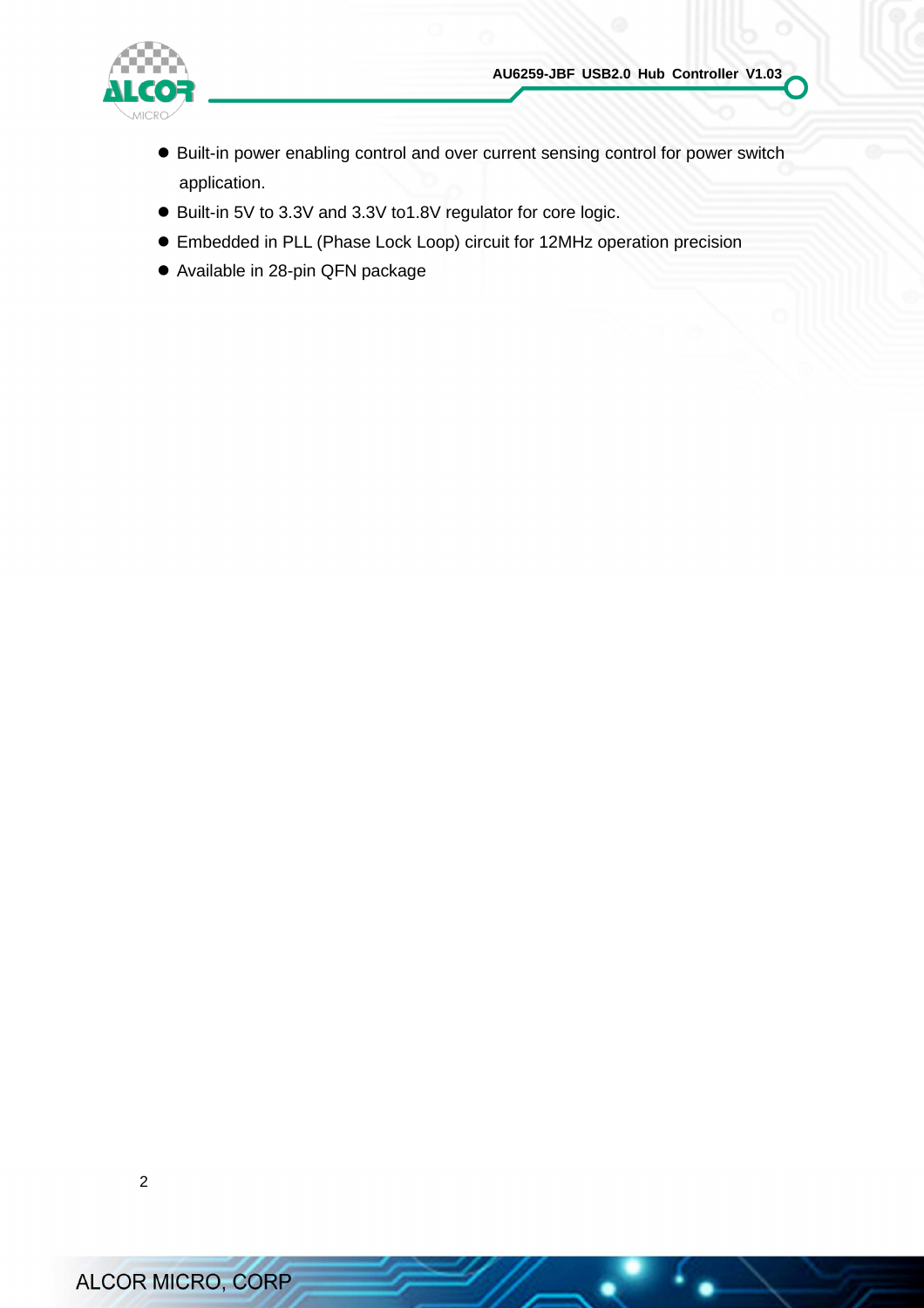

### 2. Application Block Diagram

AU6259-JBF is a single chip 2-ports USB hub controller. Its upstream port is connected to a USB Host system. The downstream ports can be used for a mouse, joystick, scanner, printer or other devices.



#### Figure 2.1 Block Diagram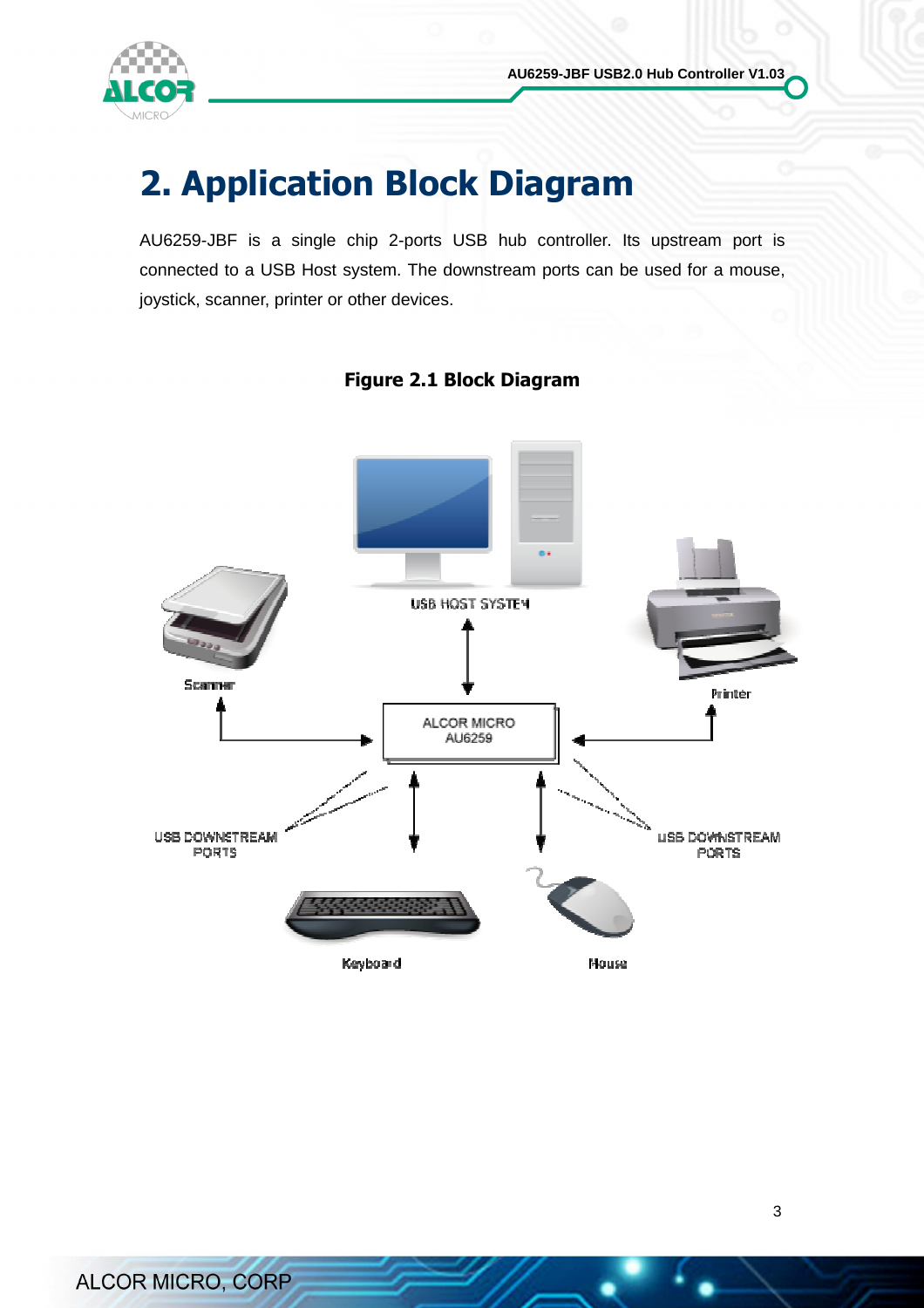

### 3. Pin Assignment

AU6259-JBF is in 28-pin QFN package. Below diagram shows signal name of each pin and table in the following page describes each pin in detail.



#### Figure 3.1 AU6259-JBF Pin Assignment Diagram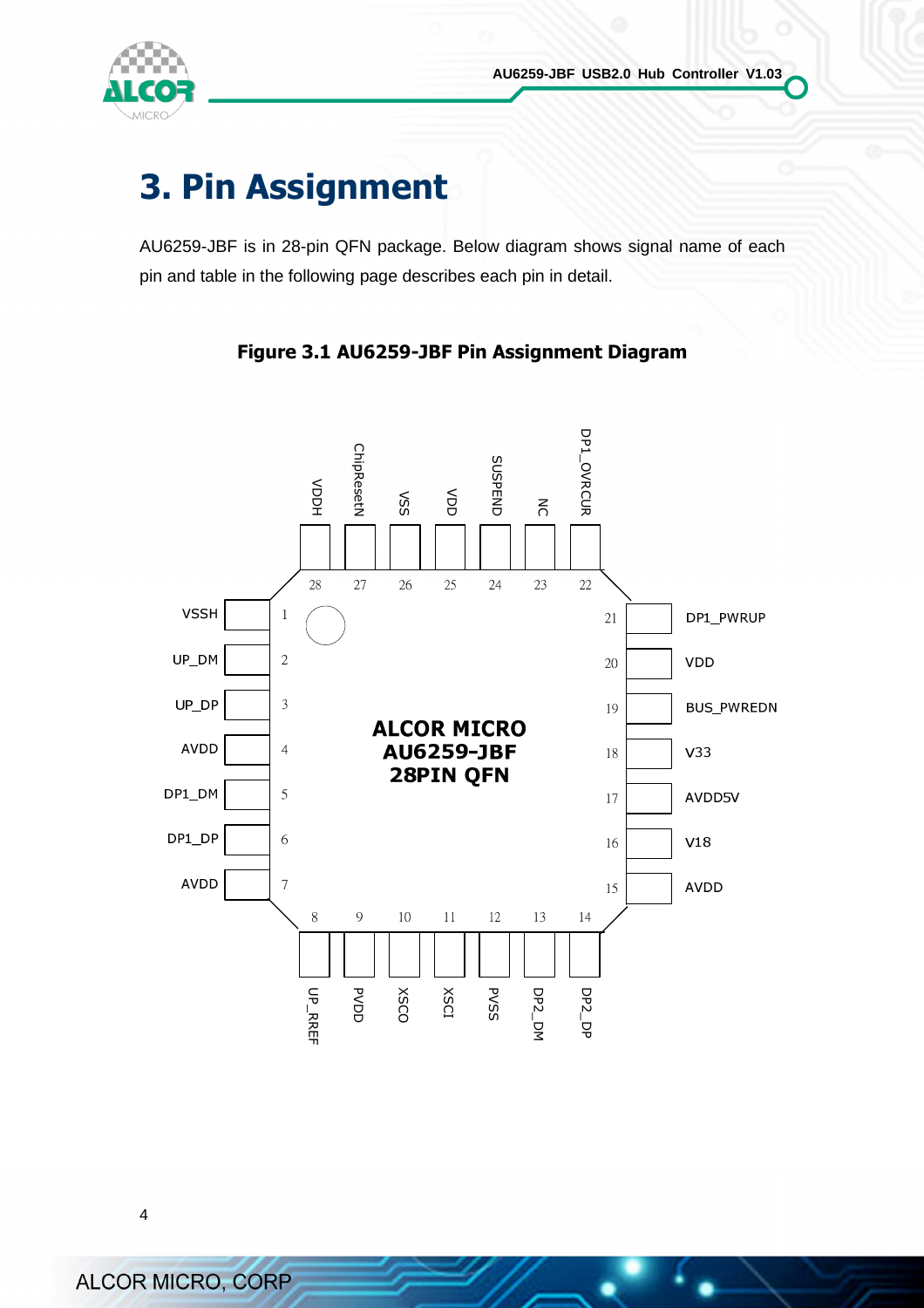

#### Table 3.1 AU6259-JBF Pin Descriptions

| Pin $#$                 | <b>Pin Name</b>   | I/O     | <b>Description</b>                                                                                                                                            |
|-------------------------|-------------------|---------|---------------------------------------------------------------------------------------------------------------------------------------------------------------|
| $\mathbf{1}$            | <b>VSSH</b>       | Power   | <b>IO GND</b>                                                                                                                                                 |
| $\overline{2}$          | UP_DM             | I/O     | Upstream Port USB data bus                                                                                                                                    |
| $\overline{\mathbf{3}}$ | UP_DP             | I/O     | Upstream Port USB data bus                                                                                                                                    |
| $\overline{\mathbf{4}}$ | <b>AVDD</b>       | Power   | UTMI Power input 3.3V                                                                                                                                         |
| 5                       | DP1_DM            | I/O     | Port1 USB bus                                                                                                                                                 |
| $6\phantom{1}$          | DP1_DP            | 1/O     | Port1 USB bus                                                                                                                                                 |
| $\overline{7}$          | <b>AVDD</b>       | Power   | UTMI Power input 3.3V                                                                                                                                         |
| 8                       | UP_RREF           |         | 680 $\Omega$ 1% current reference resistor                                                                                                                    |
| 9                       | <b>PVDD</b>       | Power   | PLL VDD input 3.3V                                                                                                                                            |
| 10                      | <b>XSCO</b>       | O       | 12MHz Crystal oscillator output                                                                                                                               |
| 11                      | <b>XSCI</b>       |         | 12MHz Crystal oscillator input                                                                                                                                |
| 12                      | <b>PVSS</b>       | Power   | <b>OSC GND</b>                                                                                                                                                |
| 13                      | DP2_DM            | I/O     | Port2 USB bus                                                                                                                                                 |
| 14                      | DP2_DP            | I/O     | Port2 USB bus                                                                                                                                                 |
| 15                      | <b>AVDD</b>       | Power   | UTMI Power input 3.3V                                                                                                                                         |
| 16                      | V18               | Power   | Voltage regulator output 1.8V                                                                                                                                 |
| 17                      | AVDD5V            | Power   | Voltage regulator input 5V                                                                                                                                    |
| 18                      | V33               | Power   | Voltage regulator output 3.3V                                                                                                                                 |
| 19                      | <b>BUS_PWREDN</b> | L       | '1' = Self Powered<br>$'0'$ = Bus Powered                                                                                                                     |
| 20                      | <b>VDD</b>        | Power   | Core Power input 1.8V                                                                                                                                         |
| 21                      | DP1_PWRUP         | $\circ$ | Port1 Power Enable; open collector output (require<br>external pull up resistor to properly control power<br>switch)<br>$'0'$ = power on<br>$'1'$ = power off |
| 22                      | DP1 OVRCUR        | L       | Port 1 Over current; with internal pull up resistor<br>$'0'$ = over current<br>$'1'$ = not over current                                                       |
| 23                      | <b>NC</b>         |         | <b>NC</b>                                                                                                                                                     |
| 24                      | <b>SUSPEND</b>    | O       | $0'$ = Not Suspended<br>'1' = Suspended                                                                                                                       |
| 25                      | <b>VDD</b>        | Power   | Core Power input 1.8V                                                                                                                                         |
| 26                      | <b>VSS</b>        | Power   | Core GND                                                                                                                                                      |
| 27                      | ChipResetN        |         | Reset input. Active low when chip is reset to initial<br>state                                                                                                |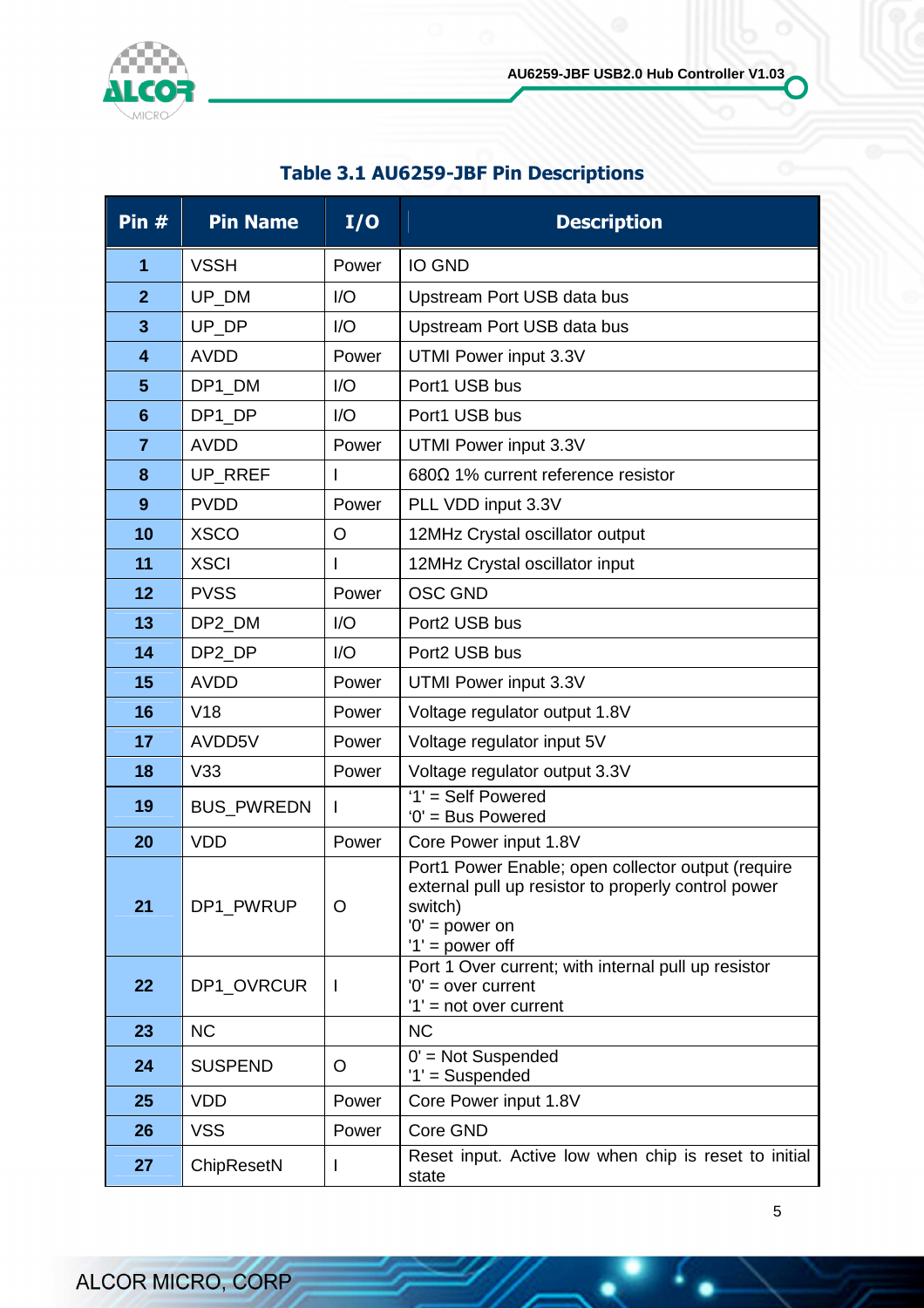

| $\blacksquare$ Pin # | <b>Pin Name</b> | I/O        | <b>Description</b>  |
|----------------------|-----------------|------------|---------------------|
| 28                   | <b>VDDH</b>     | Power      | IO power input 3.3V |
| Pad                  | GND             | <b>GND</b> | Ground              |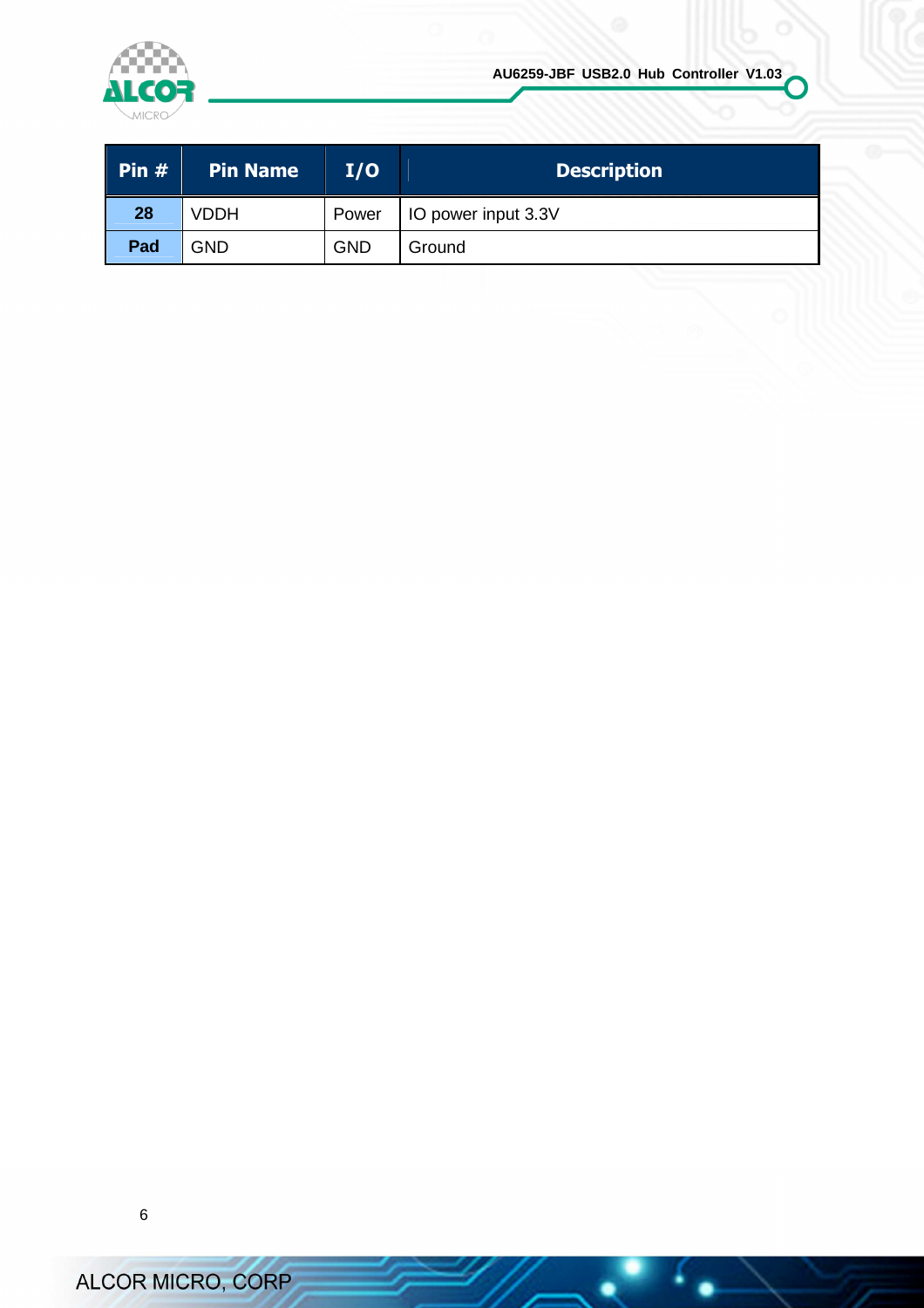



### 4. System Architecture and Reference **Design**

### 4.1 AU6259 Block Diagram

#### Figure 4.1 AU6259 Block Diagram



PWRUP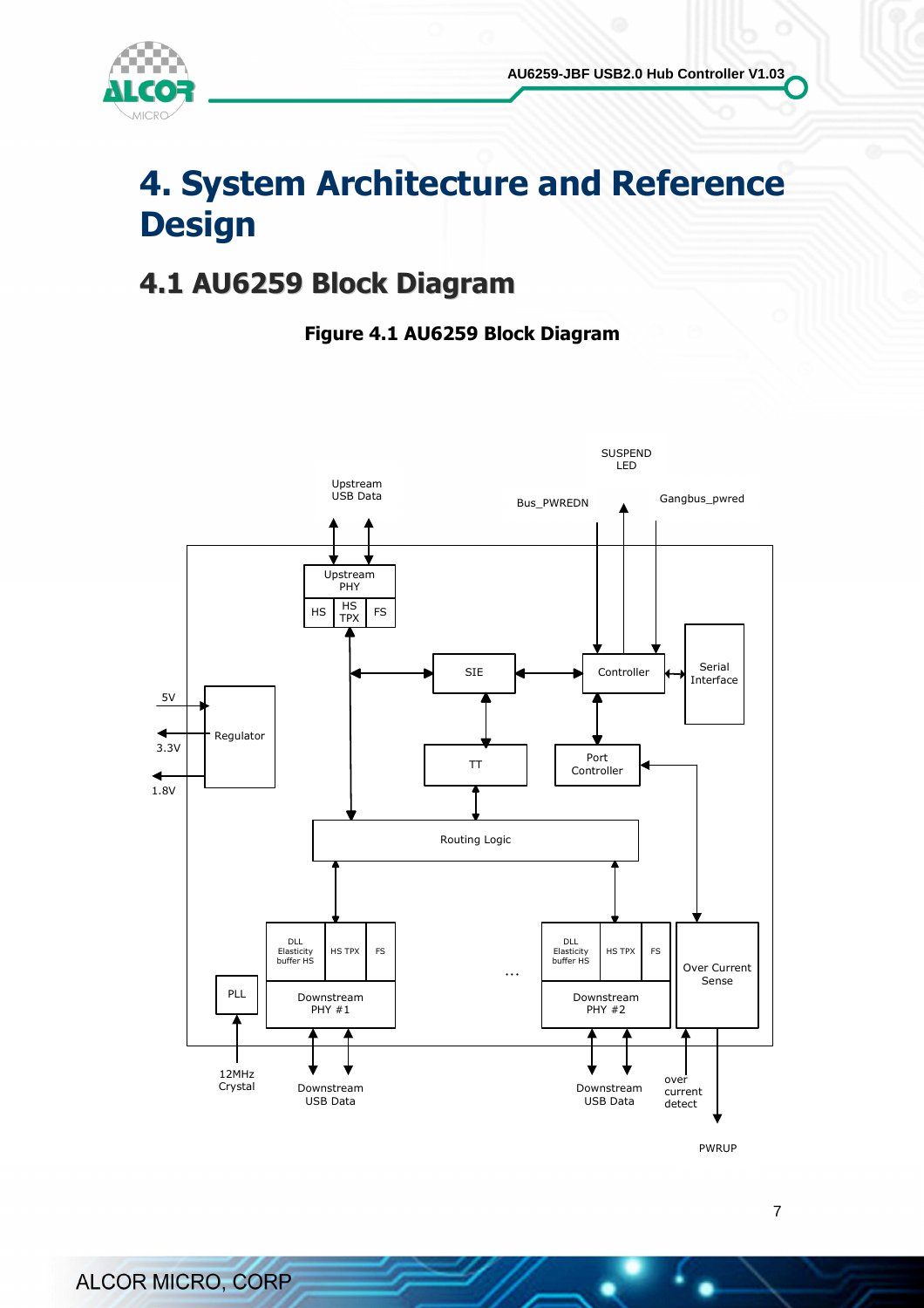

### 5. Battery Charging Support

### 5.1 General Description

All of downstream ports on AU6259 support Charging Host Port in compliance with the USB Battery Charging specification, version 1.2. AU6259 does not need enumerated for the port power to be enabled. Battery charging detection in S3, S4 and S5 system states is allowed as in the fully operational state.

A port that supports Charging Host Port must be able to supply 1.5 amps of current on VBUS. Therefore, the 5 volt power supply, port power control and over-current protection devices must be capable to handle the larger current demand compared to the Standard Host Port.



Figure 5.1 Battery Charging via external power supply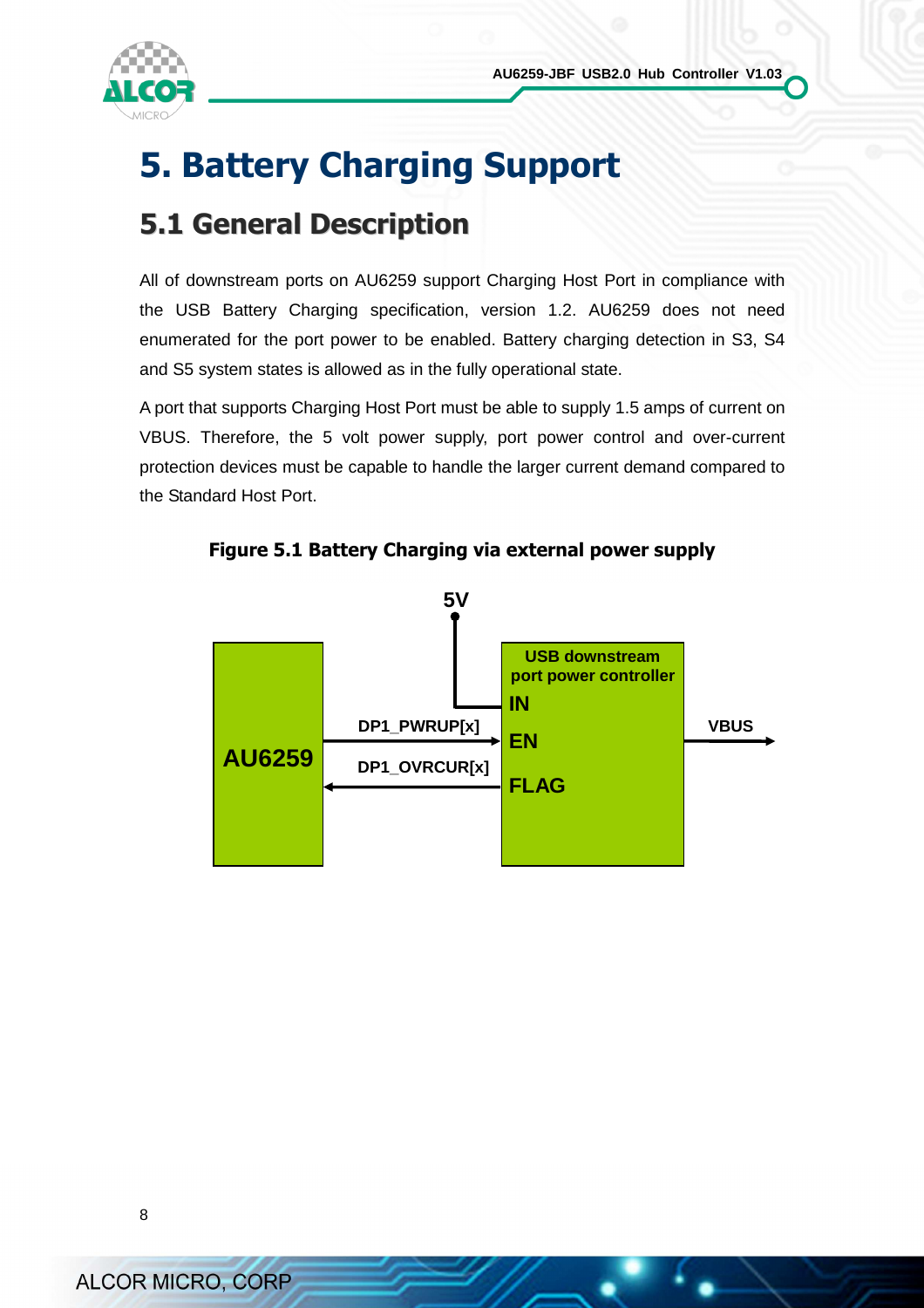

### 6. Electrical Characteristics

### 6.1 Absolute Maximum Ratings

#### Table 6.1 Absolute Maximum Ratings

| <b>SYMBOL</b>               | <b>PARAMETER</b>     | <b>RATING</b>            | <b>UNITS</b>    |
|-----------------------------|----------------------|--------------------------|-----------------|
| $V_{5iN}$                   | Power Supply         | -0.3 to 5.25             |                 |
| $\mathsf{V}_{\mathsf{DDH}}$ | Power Supply         | $-0.3$ to $3.6$          |                 |
| $V_{IN}$                    | Input Signal Voltage | $-0.3$ to $V_{DDH}$ +0.3 |                 |
| $\mathsf{T}_{\texttt{STG}}$ | Storage Temperature  | $-40$ to 150             | $\rm ^{\circ}c$ |

### 6.2 Recommended Operating Conditions

#### Table 6.2 Recommended Operating Conditions

| <b>SYMBOL</b>                | <b>PARAMETER</b>             | <b>MIN</b> | <b>TYP</b> | <b>MAX</b>     | <b>UNITS</b> |
|------------------------------|------------------------------|------------|------------|----------------|--------------|
| $V_{5iN}$                    | Power Supply                 | 4.75       | 5.0        | 5.25           | ν            |
| V <sub>DDH</sub>             | Power Supply                 | 3.0        | 3.3        | 3.6            | ν            |
| <b>V<sub>DD</sub></b>        | Digital Supply               | 1.62       | 1.8        | 1.98           | ν            |
| $V_{IN}$                     | Input Signal Voltage         | $-0.3$     |            | $V_{DDH}$ +0.3 | IV           |
| ${\mathsf T}_{\textsf{OPR}}$ | <b>Operating Temperature</b> | 0          |            | 70             | $^{\circ}$ C |

### 6.3 General DC Characteristics

#### Table 6.3 General DC Characteristics

| <b>SYMBOL</b>    | <b>PARAMETER</b>                            | <b>CONDITIONS</b>       |     | <b>MIN TYP</b> | <b>MAX</b> | <b>UNITS</b> |
|------------------|---------------------------------------------|-------------------------|-----|----------------|------------|--------------|
| $I_{IN}$         | Input current                               | No pull-up or pull-down | -10 | ±1             | 10         | μA           |
| $I_{OZ}$         | Tri-state leakage<br>current                |                         | -10 | ±1             | 10         | μA           |
| $C_{IN}$         | Input capacitance                           | <b>Pad Limit</b>        |     | 2.8            |            | ρF           |
| $C_{\text{OUT}}$ | Output capacitance                          | <b>Pad Limit</b>        |     | 2.8            |            | ρF           |
| $C_{\text{BID}}$ | <b>Bi-directional buffer</b><br>capacitance | <b>Pad Limit</b>        |     | 2.8            |            | ρF           |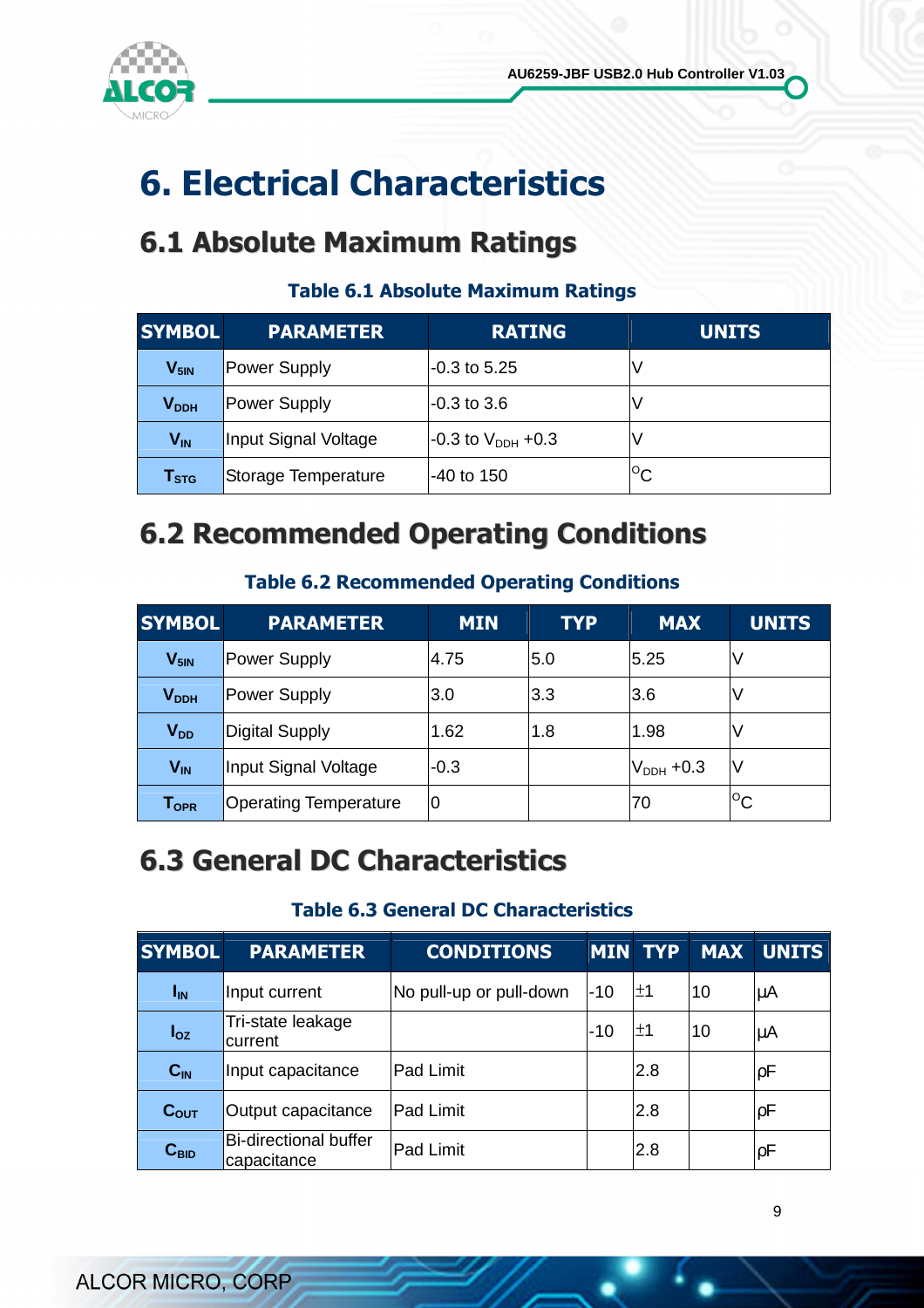

### 6.4 DC Electrical Characteristics of 3.3V I/O Cells

| <b>SYMBOL</b>   | <b>PARAMETER</b>                           | <b>CONDITIONS</b>                      | <b>Limits</b> |            |            | <b>UNIT</b> |
|-----------------|--------------------------------------------|----------------------------------------|---------------|------------|------------|-------------|
|                 |                                            |                                        | <b>MIN</b>    | <b>TYP</b> | <b>MAX</b> |             |
| $V_{DDH}$       | Power supply                               | 3.3V I/O                               | 3.0           | 3.3        | 3.6        | lV          |
| $V_{\rm{ii}}$   | Input low voltage                          | LVTTL                                  |               |            | 0.8        | lV          |
| $V_{ih}$        | Input high voltage                         |                                        | 2.0           |            |            | lV          |
| $V_{ol}$        | Output low voltage                         | $I_{ol}$ = 2~16 mA                     |               |            | 0.4        | V           |
| $V_{oh}$        | Output high voltage                        | $I_{\rm oh}$ = 2~16 mA                 | 2.4           |            |            | ΙV          |
| $R_{\text{pu}}$ | Input pull-up resistance                   | PU=high, PD=low                        | 55            | 75         | 110        | $K\Omega$   |
| $R_{pd}$        | Input pull-down resistance PU=low, PD=high |                                        | 40            | 75         | 150        | $K\Omega$   |
| $I_{in}$        | Input leakage current                      | $V_{\text{in}} = V_{\text{D33P}}$ or 0 | $-10$         | ±1         | 10         | $\mu$ A     |
| $I_{oz}$        | Tri-state output leakage<br>current        |                                        | $-10$         | ±1         | 10         | $\mu$ A     |

#### Table 6.4 DC Electrical Characteristics of 3.3V I/O Cells

### 6.5 Crystal Oscillator Circuit Setup for Characterization

The following setup was used to measure the open loop voltage gain for crystal oscillator circuits. The feedback resistor serves to bias the circuit at its quiescent operating point and the AC coupling capacitor, Cs, is much larger than C1 and C2..

Figure 6.1 Crystal Oscillator Circuit Setup for Characterization

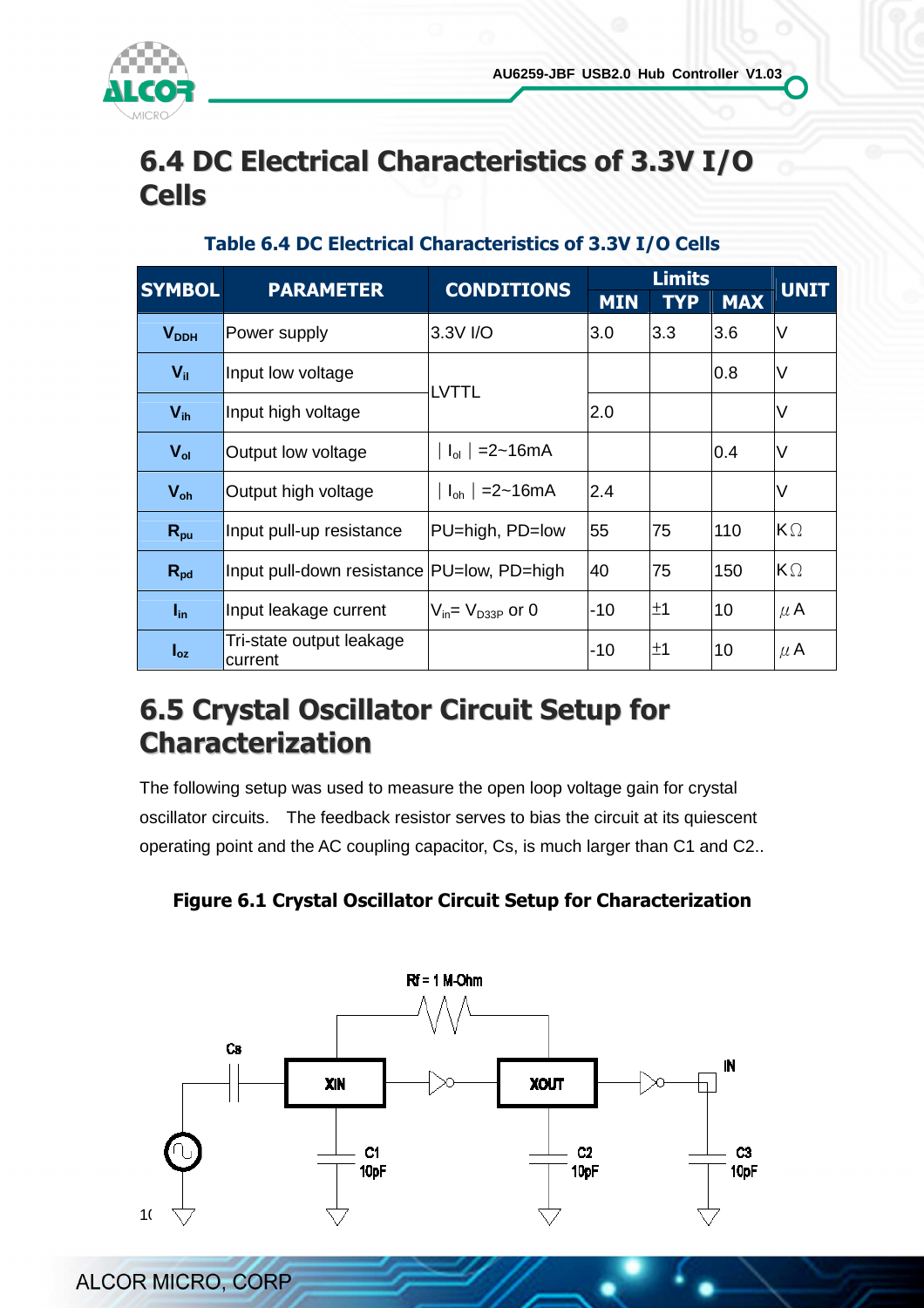

### 6.6 Bus Timing/Electrical Characteristics

#### Table 6.5 DC Electrical Characteristics

| <b>SYMBOL</b>    | <b>PARAMETER</b>                      | <b>LIMITS</b> | <b>UNIT</b> |   |
|------------------|---------------------------------------|---------------|-------------|---|
|                  |                                       | <b>MIN</b>    | <b>MAX</b>  |   |
| V <sub>III</sub> | High (Driven)                         | 2.0           |             |   |
| $V_{I HZ}$       | High (floating)                       | 2.7           | 3.6         | ν |
| VIL              | Low                                   |               | 0.8         |   |
| $V_{DI}$         | <b>Differential Input Sensitivity</b> | 0.2           |             | v |
| $V_{CM}$         | Differential Common Mode Range        | 0.8           | 2.5         | V |

#### Input Levels for Low-/Full –speed:

#### Input Levels for High –speed:

| <b>SYMBOL</b>             | <b>PARAMETER</b>                                                             | <b>LIMITS</b> | <b>UNIT</b> |    |
|---------------------------|------------------------------------------------------------------------------|---------------|-------------|----|
|                           |                                                                              | <b>MIN</b>    | <b>MAX</b>  |    |
| <b>V</b> <sub>HHSSQ</sub> | High-speed squelch detection threshold<br>(differential signal amplitude)    | 100           | 150         | mV |
| <b>V</b> <sub>HSDSC</sub> | High speed disconnect detection threshold<br>(differential signal amplitude) | 525           | 625         | mV |

#### Output Levels for Low-/Full-speed:

| <b>SYMBOL</b>          | <b>PARAMETER</b>                | <b>LIMITS</b><br><b>MIN</b><br><b>MAX</b> | <b>UNIT</b> |  |
|------------------------|---------------------------------|-------------------------------------------|-------------|--|
|                        |                                 |                                           |             |  |
| <b>V<sub>OL</sub></b>  | Low                             | 0.0                                       | 0.3         |  |
| $V_{OH}$               | High (driven)                   | 2.8                                       | 3.6         |  |
| V <sub>OSE1</sub>      | SE <sub>1</sub>                 | 0.8                                       |             |  |
| <b>V<sub>CRS</sub></b> | Output Signal Crossover Voltage | 1.3                                       | 2.0         |  |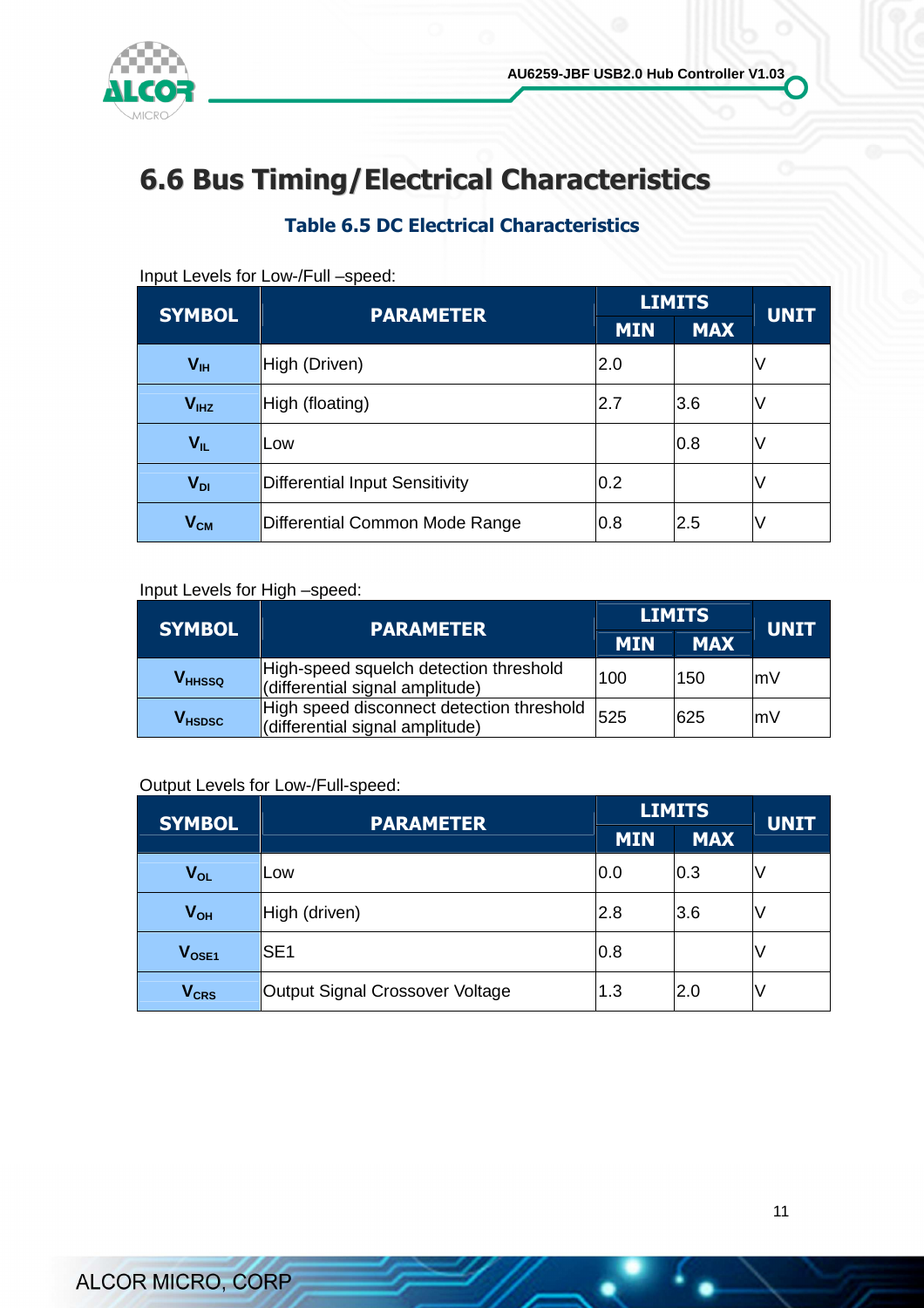

#### Output Levels for High –speed:

| <b>SYMBOL</b>     | <b>PARAMETER</b>                     |            | <b>LIMITS</b> | <b>UNIT</b> |
|-------------------|--------------------------------------|------------|---------------|-------------|
|                   |                                      | <b>MIN</b> | <b>MAX</b>    |             |
| V <sub>HSOI</sub> | High-speed idle level                | -10        | 10            | mV          |
| V <sub>HSOH</sub> | High-speed data signaling high       | 360        | 440           | mV          |
| V <sub>HSOL</sub> | High-speed data signaling low        | $-10$      | 10            | lmV         |
| <b>VCHIRPJ</b>    | Chirp J level (differential voltage) | 700        | 1100          | lmV         |
| <b>VCHIRPK</b>    | Chirp K level (differential voltage) | $-900$     | $-500$        | mV          |

#### Terminations:

| <b>SYMBOL</b>            | <b>PARAMETER</b>                                                             | <b>LIMITS</b> |            | <b>UNIT</b>          |
|--------------------------|------------------------------------------------------------------------------|---------------|------------|----------------------|
|                          |                                                                              | <b>MIN</b>    | <b>MAX</b> |                      |
| $R_{PU}$                 | Bus Pull-up Resistor on Upstream Facing<br>Port                              | 1.425         | 1.575      | $\mathsf{k}\Omega$   |
| $R_{PD}$                 | Bus Pull-down Resistor on Upstream<br><b>Facing Port</b>                     | 14.25         | 15.75      | $\mathsf{k}\Omega$   |
| $Z_{INP}$                | Input impedance exclusive of<br>pull-up/pull-down (for low-/full-speed)      | 300           |            | $\mathsf{k}\,\Omega$ |
| <b>V</b> <sub>TERM</sub> | Termination voltage for upstream facing port 3.0<br>$ $ pull-up ( $R_{PU}$ ) |               | 3.6        |                      |

#### Terminations in High-speed:

| <b>SYMBOL</b>   | <b>PARAMETER</b>                  |                          | <b>LIMITS</b> | <b>UNIT</b> |
|-----------------|-----------------------------------|--------------------------|---------------|-------------|
|                 |                                   | <b>MIN</b><br><b>MAX</b> |               |             |
| <b>V</b> HSTERM | Termination voltage in high-speed | l-10                     | 10            | mV          |

#### Table 6.6 High-speed Source Electrical Characteristics

#### Driver Characteristics:

| <b>SYMBOL</b>                | <b>PARAMETER</b>                                                          |            | <b>LIMITS</b> | <b>UNIT</b> |
|------------------------------|---------------------------------------------------------------------------|------------|---------------|-------------|
|                              |                                                                           | <b>MIN</b> | <b>MAX</b>    |             |
| ${\mathsf T}_{\textsf{SHR}}$ | Rise Time (10%-90%)                                                       | 500        |               | ps          |
| $\mathsf{T}_{\mathsf{HSF}}$  | Fall Time (10%-90%)                                                       | 500        |               | ps          |
| <b><i>Z</i>HSDRV</b>         | Driver Output Resistance (which also<br>serves as high-speed termination) | 40.5       | 49.5          |             |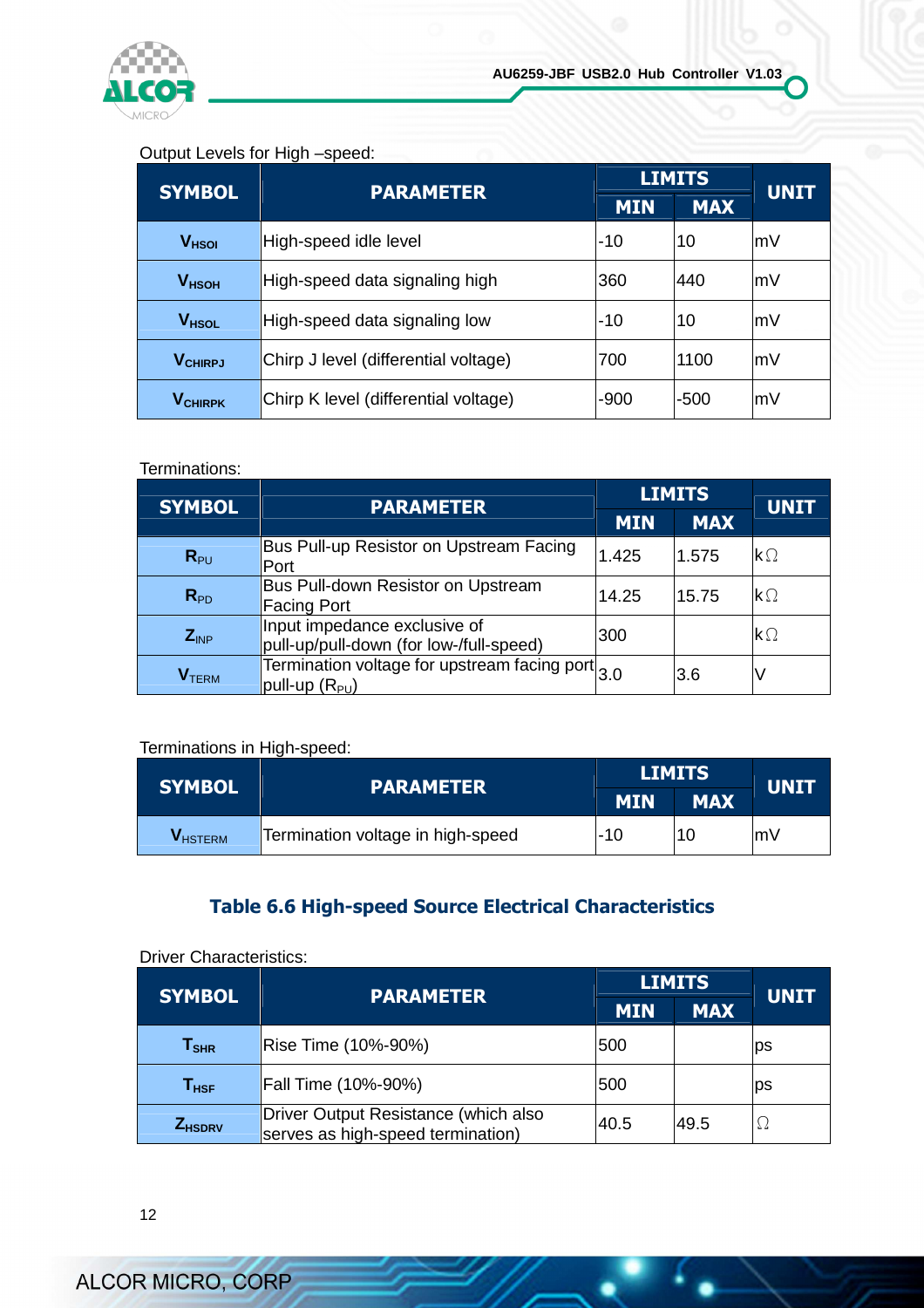

#### Clock Timings:

| <b>SYMBOL</b>                           |                                            | <b>LIMITS</b><br><b>PARAMETER</b> |                             | <b>UNIT</b> |
|-----------------------------------------|--------------------------------------------|-----------------------------------|-----------------------------|-------------|
|                                         |                                            | <b>MIN</b>                        | <b>MAX</b>                  |             |
| $\mathsf{T}_{\mathsf{HSDRAT}}$          | <b>High-speed Data Rate</b>                | 479.76                            | 480.24                      | Mb/s        |
| $\mathsf{T}_{\mathsf{H}\mathsf{SFRAM}}$ | lMicorframe Interval                       |                                   | 124.9375 125.0625 $\mu$ s   |             |
| <b>T<sub>HSRFI</sub></b>                | Consecutive Microframe Interval Difference |                                   | high-spe<br>ed bit<br>times |             |

#### Table 6.7 Full-speed Source Electrical Characteristics

| <b>SYMBOL</b>                | <b>PARAMETER</b>                                                          |            | <b>LIMITS</b> | <b>UNIT</b> |
|------------------------------|---------------------------------------------------------------------------|------------|---------------|-------------|
|                              |                                                                           | <b>MIN</b> | <b>MAX</b>    |             |
| $\mathsf{T}_{\mathsf{FR}}$   | <b>Rise Time</b>                                                          |            | 20            | <b>Ns</b>   |
| $\mathsf{T}_{\mathsf{FF}}$   | <b>Fall Time</b>                                                          |            | 20            | <b>Ns</b>   |
| $\mathbf{T}_{\mathsf{FRFM}}$ | Differential Rise and Fall Time Matching                                  | l90        | 111.11        | %           |
| $Z_{ZRV}$                    | Driver Output Resistance for driver which is 28<br>not high-speed capable |            | 44            | 7           |

Driver Characteristics:

#### Clock Timings:

|                                  |                                                                                  |            | <b>LIMITS</b> |             |
|----------------------------------|----------------------------------------------------------------------------------|------------|---------------|-------------|
| <b>SYMBOL</b>                    | <b>PARAMETER</b>                                                                 | <b>MIN</b> | <b>MAX</b>    | <b>UNIT</b> |
| ${\mathsf T}_{\mathsf{FDRATHS}}$ | <b>Full-speed Data Rate for hubs and devices</b><br>which are high-speed capable | 11.994     | 12.006        | Mb/s        |
| <b>T</b> FDRATE                  | Full-speed Data Rate for devices which are<br>not high-speed capable             | 11.970     | 12.030        | Mb/s        |
| <b>T</b> FRAME                   | <b>Frame</b> interval                                                            | 0.9995     | 1.0005        | Ms          |
| $\mathsf{T}_{\mathsf{FRI}}$      | Consecutive Frame Interval Jitter                                                |            | 42            | ns          |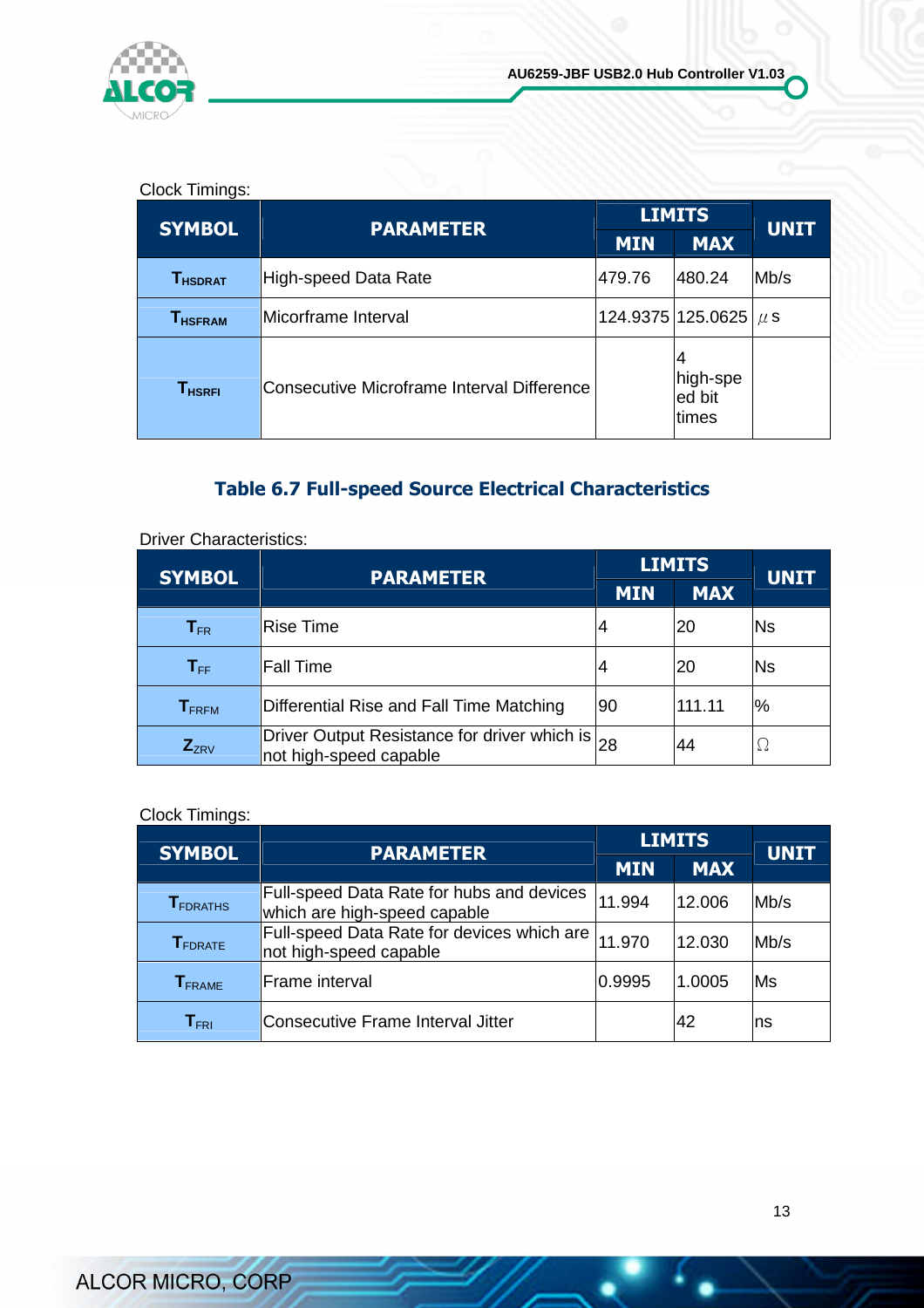

#### Full-speed Data Timings:

| <b>SYMBOL</b>                  | <b>PARAMETER</b>                                                                                                    | <b>LIMITS</b> | <b>UNIT</b> |             |
|--------------------------------|---------------------------------------------------------------------------------------------------------------------|---------------|-------------|-------------|
|                                |                                                                                                                     | <b>MIN</b>    | <b>MAX</b>  |             |
| $T_{\text{DJ1}}$<br>$T_{D,12}$ | Total(including frequency<br>Source<br>Jitter<br>tolerance):<br>To Next Transition<br><b>For Paired Transitions</b> | -3.5<br>-4    | -3.5<br>-4  | Ins.<br>Ins |
| <b>T</b> <sub>FDEOP</sub>      | Source Jitter for Differential Transition to  -2<br><b>SE0 Transition</b>                                           |               | 5           | ns          |
| $T_{JR1}$<br>$T_{JR2}$         | <b>Receiver Jitter:</b><br>To Next Transition<br><b>For Paired Transitions</b>                                      | -18.5<br>-9   | -18.5<br>-9 | Ins<br>Ins  |
| $T_{FEPPT}$                    | Source SE0 interval of EOP                                                                                          | 160           | 175         | ns          |
| <b>T</b> FEOPR                 | Receiver SE0 interval of EOP                                                                                        | 82            |             | ns          |
| $T_{\texttt{FST}}$             | Width of SE0 interval during differential<br>transition                                                             |               | 14          | Ins         |

#### Table 6.8 Low-speed Source Electrical Characteristics

#### **Driver Characteristics:**

| <b>SYMBOL</b> | <b>PARAMETER</b>                                  |            | <b>LIMITS</b> | <b>UNIT</b> |
|---------------|---------------------------------------------------|------------|---------------|-------------|
|               |                                                   | <b>MIN</b> | <b>MAX</b>    |             |
| $T_{LR}$      | Rise Time                                         | 75         | 300           | ns          |
| $T_{LF}$      | Fall Time                                         | 75         | 300           | ns          |
| $T_{LRFM}$    | Differential Rise and Fall Time Matching          | 80         | 125           | $\%$        |
| $C_{LINUA}$   | Upstream Facing Port (w/cable, low-speed<br>only) | 200        | 450           | рF          |

#### Clock Timings:

| <b>SYMBOL</b>                  | <b>PARAMETER</b>                                                                              |            | <b>LIMITS</b> |             |
|--------------------------------|-----------------------------------------------------------------------------------------------|------------|---------------|-------------|
|                                |                                                                                               | <b>MIN</b> | <b>MAX</b>    | <b>UNIT</b> |
| <b>LDRATHS</b>                 | Low-speed Data Rate for hubs and devices 1.49925 1.50075 Mb/s<br>which are high-speed capable |            |               |             |
| $\mathsf{T}_{\mathsf{LDRATE}}$ | Low-speed Data Rate for devices which are 1.4775<br>not high-speed capable                    |            | 1.5225        | Mb/s        |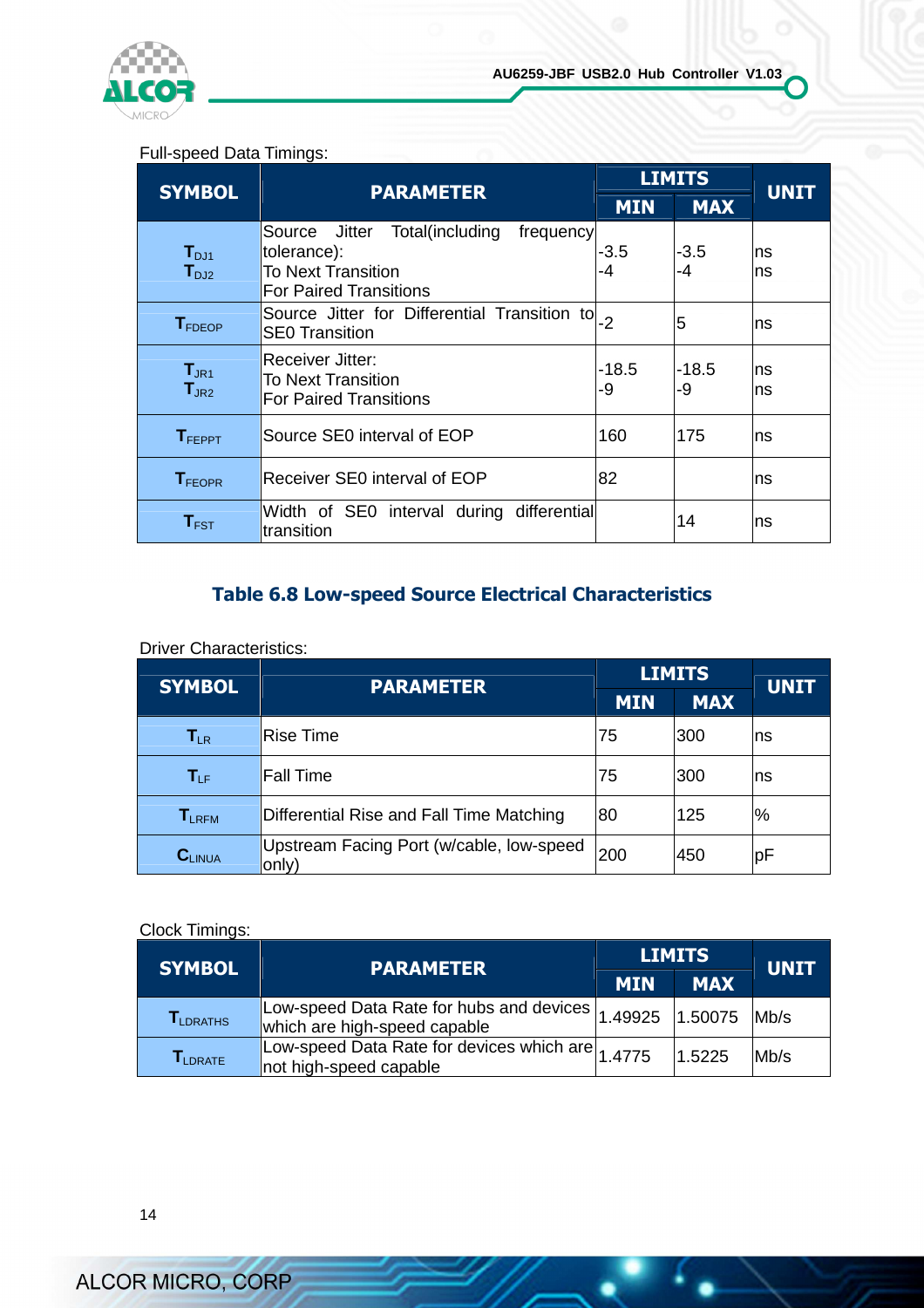

#### Low-speed Data Timings:

|                                                              |                                                                                                                                                       |                  | <b>LIMITS</b> |             |
|--------------------------------------------------------------|-------------------------------------------------------------------------------------------------------------------------------------------------------|------------------|---------------|-------------|
| <b>SYMBOL</b>                                                | <b>PARAMETER</b>                                                                                                                                      | <b>MIN</b>       | <b>MAX</b>    | <b>UNIT</b> |
| $\mathbf{T}_{\mathsf{UDJ1}}$<br>$\mathsf{T}_{\sf UDL12}$     | Upstream<br><b>Jitter</b><br>facing<br>port<br>source<br>Total(including frequency tolerance):<br>To Next Transition<br><b>For Paired Transitions</b> | -95<br>$-150$    | 95<br>150     | ns<br>ns    |
| $T_{\perp$ DEOP                                              | Upstream facing port source Jitter for<br>Differential Transition to SE0 Transition                                                                   | -40              | 100           | ns          |
| $\mathbf{T}_{\text{D,IR1}}$<br>$\textbf{T}_{\texttt{DJR2}}$  | differential<br>facing<br>Upstream<br>port<br>Receiver Jitter:<br><b>To Next Transition</b><br><b>For Paired Transitions</b>                          | -75<br>$-45$     | 75<br>45      | ns<br>ns    |
| $\textbf{T}_{\texttt{DDJ1}}$<br>$\mathsf{T}_{\texttt{DDJ2}}$ | differential<br>Upstream facing<br>port<br>Receiver Jitter:<br><b>To Next Transition</b><br><b>For Paired Transitions</b>                             | $-25$<br>$-14$   | 25<br>14      | ns<br>ns    |
| $T_{U,IR1}$<br>$\mathsf{T}_{\mathsf{UJR2}}$                  | <b>Differential</b><br>facing<br>port<br>Downstream<br><b>Receiver Jitter:</b><br><b>To Next Transition</b><br><b>For Paired Transitions</b>          | $-152$<br>$-200$ | 152<br>200    | ns<br>ns    |
| $T_{LEOPT}$                                                  | Source SE0 interval of EOP                                                                                                                            | 1.25             | 1.50          | $\mu$ S     |
| <b>TLEOPR</b>                                                | Receiver SE0 interval of EOP                                                                                                                          | 670              |               | ns          |
| $T_{LST}$                                                    | Width of SE0 interval during differential<br>transition                                                                                               |                  | 210           | ns          |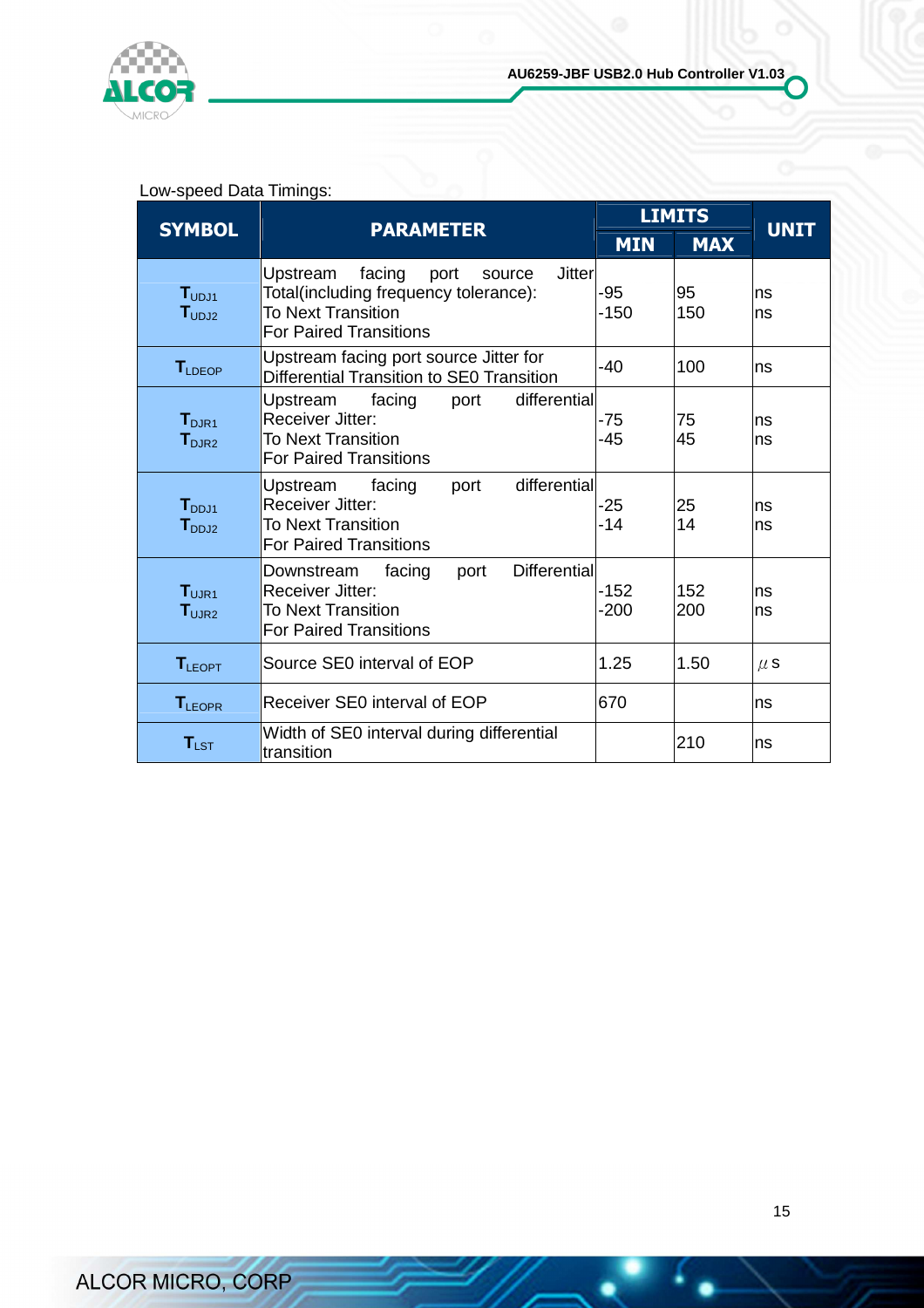

### 6.7 Power Consumption Note

#### Table 6.9 Power Consumption Note

| <b>Status</b> | <b>Condition</b>              |             |               |             | <b>Operating</b>  |             |
|---------------|-------------------------------|-------------|---------------|-------------|-------------------|-------------|
|               | <b>Active</b><br><b>Ports</b> | <b>Host</b> | <b>Device</b> | <b>Idle</b> | (Reading/Writing) | <b>Unit</b> |
| Suspend       |                               |             |               | 1.04        | N/A               | mA          |
| Active        | $\overline{2}$                | F           | F             | 62          | 63                | mA          |
|               |                               | Н           | H             | 65          | 71                | mA          |
|               |                               | H           | F             | 63          | 65                | mA          |
|               | 1                             | F           | F             | 55          | 56                | mA          |
|               |                               | H           | H             | 56          | 58                | mA          |
|               |                               | H           | F             | 56          | 57                | mA          |
|               | <b>No</b><br>Device           | F           | None          | 46          | N/A               | mA          |
|               |                               | Η           | None          | 45          | N/A               | mA          |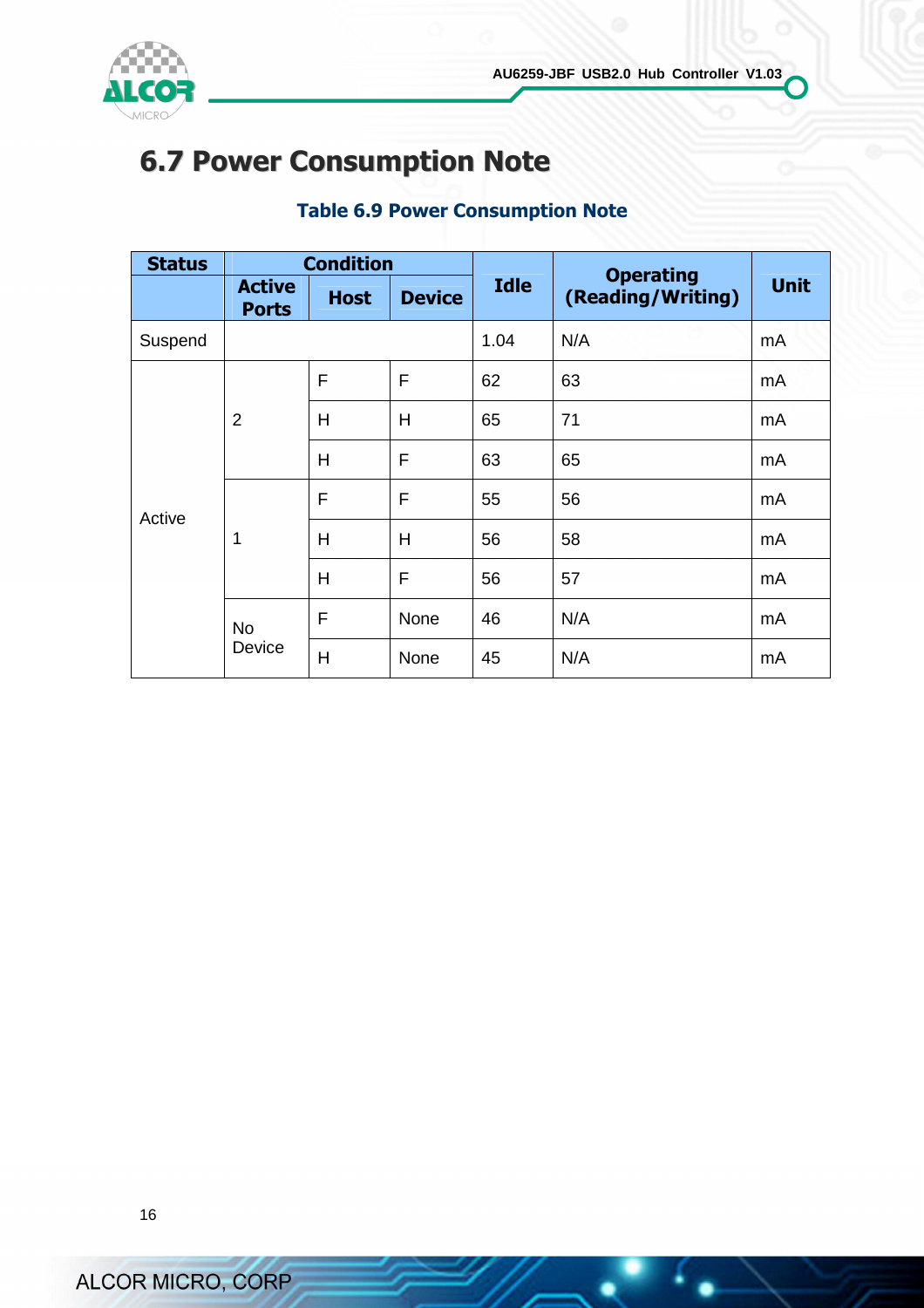



### 7. Mechanical Information



#### Figure 7.1 28 QFN Mechanical Information Diagram